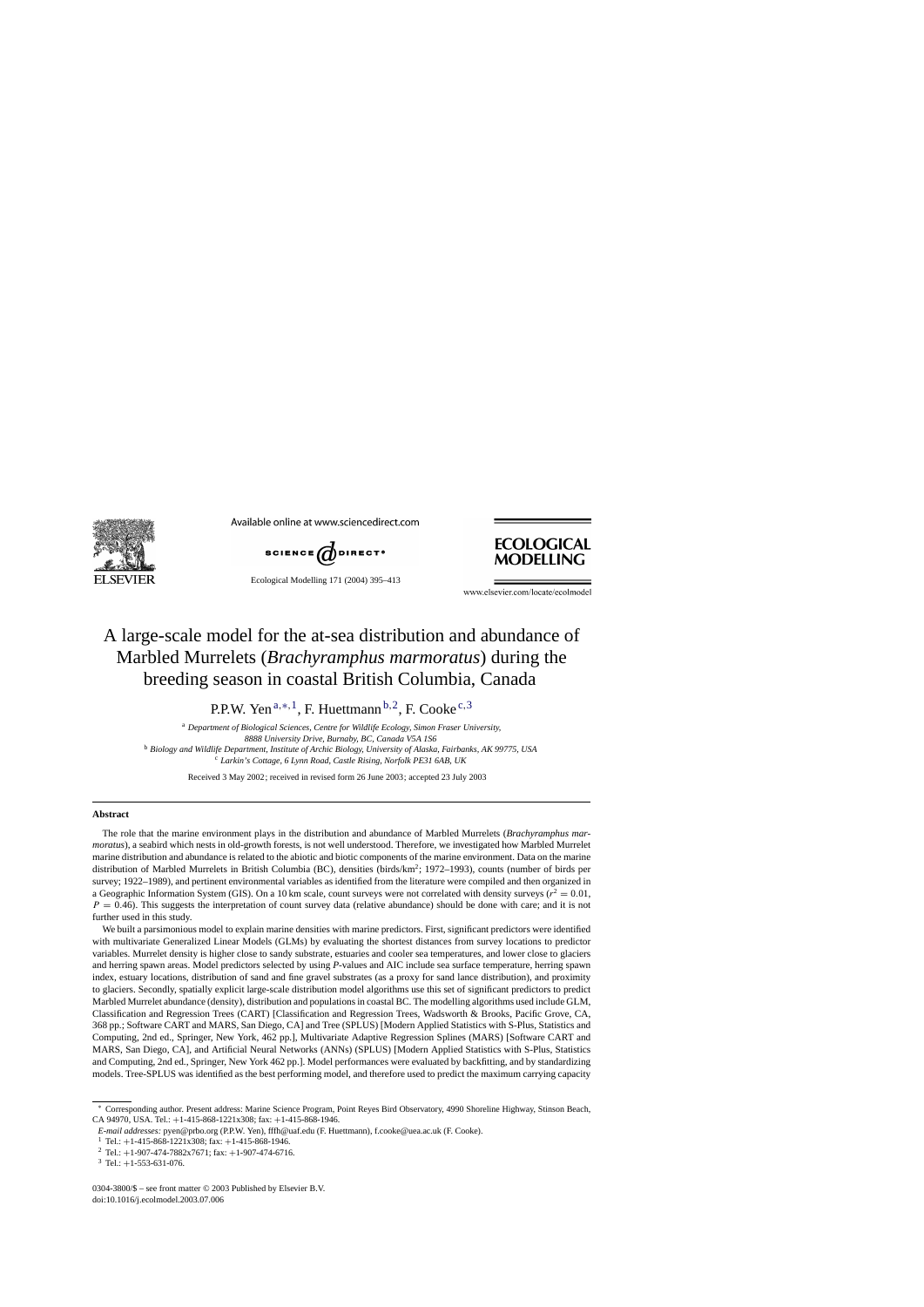of 170,500 birds for the marine habitat of coastal BC. An additional, a posteriori predictor, the shortest distance to old-growth forest, explained much of the remaining residual variance. This model result led us to a hypothesis of how Marbled Murrelet distribution and abundance relates to proximity to old-growth forests, and it makes an initial basic link between the marine and terrestrial aspects of Marbled Murrelet habitat. Our approach presents the first predictive abundance and distribution models applied to Marbled Murrelets on a large scale (British Columbia coast). Our approach is robust, and the statistical algorithms compared here are fully described and are known to perform well. Our findings are crucial for decision making and consider conservation management on a scale pertinent for the habitat protection of this species. © 2003 Published by Elsevier B.V.

*Keywords:* Marbled Murrelets; *Brachyramphus marmoratus*; Breeding distribution; Marine distribution; Modelling Algorithms; Classification and Regression Trees (CART); Artificial Neural Networks (ANNs); Multiple Adaptive Regression Splines (MARS); Generalized Linear Model (GLM)

#### **1. Introduction**

The Marbled Murrelet (*Brachyramphus marmoratus*) is an endangered species in North America that has already been studied intensively (for detailed species account see [Ralph et al., 1995; Nelson, 1997;](#page-17-0) [Hull, 1999\),](#page-17-0) but its elusiveness leaves significant gaps in many aspects of its biology. Although approximately 45,000–60,000 Marbled Murrelets are thought to exist in British Columbia (BC) ([Rodway et al., 1992;](#page-17-0) [Burger, 1995,](#page-15-0) unpublished data), there is, at present, limited information on where, and in what quantity they can be found at sea during their breeding season. In general, the distribution of seabirds is positively correlated with food availability, safety from predators, presence of conspecifics and/or abundance of safe nest sites. The breeding requirements of seabirds therefore include both terrestrial and marine components ([Hunt](#page-16-0) [et al., 1981; Baird, 1990; Carter and Sealy, 1990;](#page-16-0) [Kaiser and Forbes, 1992; Huettmann and Diamond,](#page-16-0) [2001\).](#page-16-0) Marbled Murrelets are unique seabirds in that old-growth trees are their primary terrestrial nesting habitat ([Nelson, 1997; Huettmann et al., in review\).](#page-17-0)

Adults should forage in productive marine habitats for profitable prey to feed high quality prey items to chicks. However, seabirds may vacate an otherwise suitable nesting area if prey populations are scarce or unavailable within their foraging range (e.g. [Ensor,](#page-16-0) [1979; Vermeer et al., 1979; Bourne, 1981; Gaston,](#page-16-0) [1982; Sutherland, 1982\)](#page-16-0). Thus, their at-sea distribution and abundance during the breeding season should reflect not only suitable nesting habitat but also the temporal and spatial distribution of food sources at sea ([Swartzman et al., 1994; Robards et al., 1999\). S](#page-18-0)tudies by [Sealy \(1974, 1975a,b\)](#page-17-0) have shown that breeding and non-breeding birds often aggregate in distinct areas at sea, presumably in response to local food concentrations. These areas are ultimately constrained by the oceanographic factors that influence and localize these supplies. Although Marbled Murrelet distribution varies with coastline topography, river plumes, riptides or other physical features [\(Carter and Sealy,](#page-15-0) [1990; Speckman, 1996; Nelson, 1997](#page-15-0)), they likely feed inshore (300–2000 m from shore; [Hull, 1999\),](#page-16-0) in mainly sheltered waters, and usually where sand lance (*Ammodytes hexapterus*) can be found. Presumably, they aggregate in regions of high marine productivity driven by primary production and prey aggregation ([Hunt, 1995\)](#page-16-0). Their movements at sea during the breeding season are also extensive, likely ranging beyond 100 km (K. Nelson, personal communication; B. Cousens, personal communication). Paired adults commute to their nest, located up to approximately 75 km inland, once every 24 h during incubation, and can feed their hatchlings up to eight times per day for a period of 27–40 days [\(Hirsch et al., 1981; Hamer](#page-16-0) [and Cummins, 1991\).](#page-16-0) One might expect their at-sea distribution to be related to their nesting location and to the proximity of productive foraging areas with abundant prey, especially in the nesting period when food demands are greatest ([Marks et al., 1995](#page-17-0)). It has also been contended by [Carter and Sealy \(1990\)](#page-15-0) that breeding adults may use alternate foraging sites of varying distance from the nest when foraging for chicks rather than for themselves (B. Cousens, personal communication, see also [Huettmann et al., 2002](#page-16-0) for Marbled Murrelet use of lake as potential stepping stones during foraging flights).

Habitat suitability models (e.g. [U.S. Fish and](#page-18-0) [Wildlife Service, 1981; Brennan et al., 1986\) c](#page-18-0)an pre-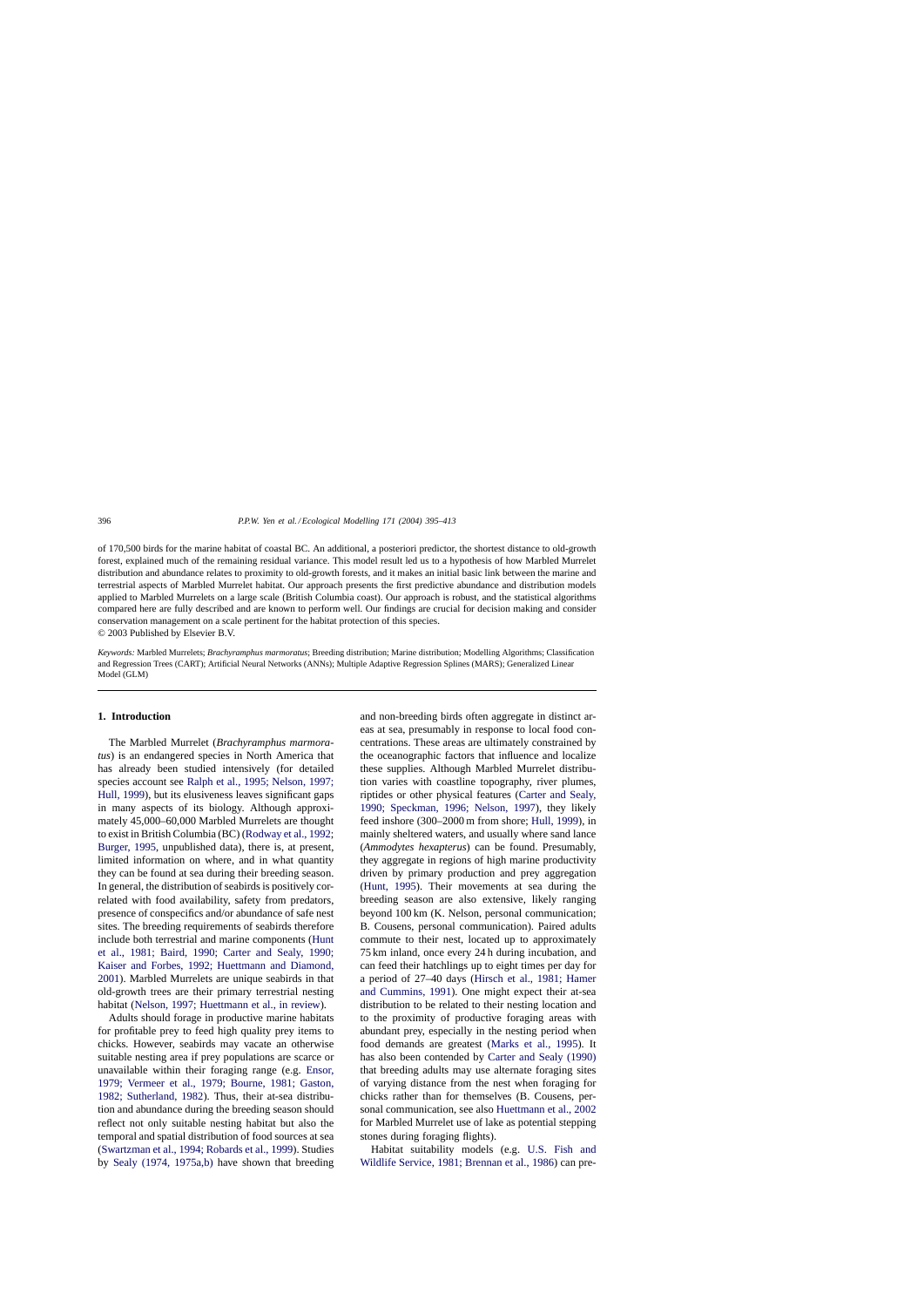| Data type     | Name                    | Source                                              | Type                 | Units/type            |
|---------------|-------------------------|-----------------------------------------------------|----------------------|-----------------------|
| Survey        | Density surveys         | Compiled by Yen and<br>Huettmann (unpublished data) | Georeferenced point  | Birds/km <sup>2</sup> |
|               | Count surveys           |                                                     | Georeferenced point  | Number of birds       |
| Abiotic       | Tidal current speed     | Foreman (1997)                                      | Interpolated surface | m/s                   |
|               | Sea surface temperature | <b>NOAA</b> (2000)                                  | Interpolated surface | $\rm ^{\circ}C$       |
|               | Estuaries               | Yen (unpublished data)                              | Georeferenced point  | Latitude/longitude    |
|               | <b>Glaciers</b>         | <b>BCMELP</b> (1999)                                | Polygon              |                       |
| <b>Biotic</b> | Herring spawn           | McCarter and Hay (2000)                             | Georeferenced point  | Spawn index           |
|               | Sandy shoreline         | Yen (unpublished data)                              | Polyline             | km                    |

<span id="page-2-0"></span>

| Table 1                                                                                      |  |  |  |  |
|----------------------------------------------------------------------------------------------|--|--|--|--|
| Data sets compiled supported by literature to best represent Marbled Murrelet marine habitat |  |  |  |  |

dict occurrence and frequency of a species over large areas for which habitat attributes have been measured. Such tools can be advantageous when prioritizing habitats for conservation purposes. The aim of this paper is to investigate the marine environmental variables that influence Marbled Murrelet abundance and distribution in BC (48–55 $\degree$ N, 123–133 $\degree$ W) during the breeding season from April to August (including partial pre-breeding, breeding and partial post-breeding period); secondly, we try to predict the spatial distribution and abundance of Marbled Murrelets. In order to achieve this, we compiled the best known available data on Marbled Murrelet distribution throughout British Columbia, and marine environmental variables based on the literature such as current speed, sea surface temperature, proximity to Herring spawning grounds, sandy substrates (preferred by Pacific Sand Lance), and glaciers (Table 1). This approach contrasts with previous modelling techniques that considered only terrestrial habitat [\(Meyer, 1999; Steventon](#page-17-0) [et al., 2003;](#page-17-0) V. Bahn, personal communication; D.P. Escene, personal communication). We used as an a posteriori candidate variable a key terrestrial feature, proximity to old-growth forest, to explain the remaining residual variance in the marine model. Proximity to old-growth forest (potential nest locations) is generally believed to be a limiting factor for these birds in the breeding season ([Marks et al., 1995\).](#page-17-0) This preliminary analysis allows for an initial comparison and hypothesis of how the marine and terrestrial components correlate with Marbled Murrelet abundance and distribution to be further tested in a forthcoming paper (Huettmann and Yen, unpublished).

Habitat models can be used to extrapolate and fill survey gaps by predicting the spatial marine distribution and abundance of seabirds such as Murrelets (e.g. [Huettmann and Diamond, 2001](#page-16-0)). Therefore, we develop a parsimonious model that best explains the spatial distribution and abundance of Murrelets. We then apply robust prediction algorithms to estimate the abundance and distribution of Marbled Murrelets along the BC coast, within 1 km offshore. Sometimes models are not validated rigorously or perform poorly when tested ([Dedon et al., 1986](#page-16-0); [Raphael and Marcot, 1986; Johnson et al., 19](#page-16-0)89). Therefore, we evaluate our models on their ability to predict known Marbled Murrelet occurrences. By using a large-scale approach, we hope to demonstrate the importance of providing a broadened picture of Murrelet habitat use to improve our knowledge of this bird with applications for conservation management.

## **2. Methods**

## *2.1. Survey data*

Published data on Marbled Murrelet abundances in British Columbia were compiled for count (relative abundance: number of Murrelets counted per site. Source: [Campbell et al., 1990](#page-15-0); Kaiser, unpublished data) and density (absolute abundance: birds/km<sup>2</sup>. Sources: [Burger, 1995; Lougheed, 1999\) s](#page-15-0)urveys conducted during the breeding season (April–August). For consistency, we compiled only observations made on the coast (land and boat based), including fjords and bays, and excluded those from inland lakes. These compiled survey data represent the best-known information on Marbled Murrelet marine abundance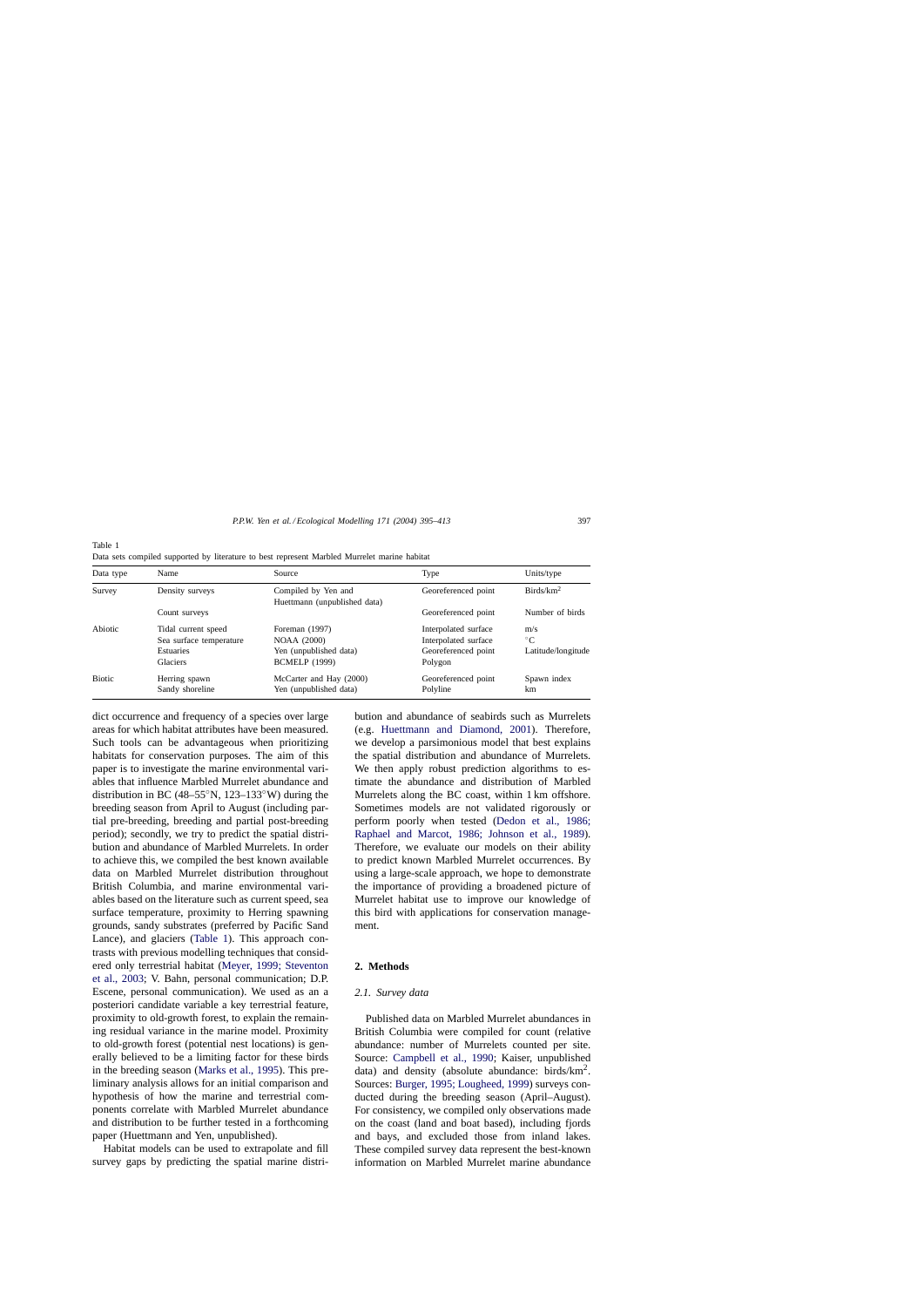<span id="page-3-0"></span>

Fig. 1. Map of compiled density data for Marbled Murrelet density (birds/km<sup>2</sup>) from 1972 to 1993.

and distribution in British Columbia (density: Fig. 1 and [Table 1\).](#page-2-0)

We georeferenced all survey data using BC Geographical Names Information System [\(http://home.](http://home.gdbc.gov.bc.ca/) [gdbc.gov.bc.ca/](http://home.gdbc.gov.bc.ca/)) and assembled these in a database (EXCEL and transferred to dBASE); they were displayed with ArcView 3.2 [\(ESRI, 1996\)](#page-16-0). The count surveys (relative abundance) cover a time period 1922–1989 with the majority of the surveys conducted from late 1960s onwards; the density surveys (absolute abundance) cover a time period 1972–1993. When duplicated surveys at the same location occurred, the averaged survey was used. The two types of surveys, density ( $n = 244$  locations surveyed) and counts ( $n = 384$  locations surveyed), were generally independent of each other, and each was conducted by different observers. Surveys on 'confirmed absence' were seldom collected and occur only in the density data set (as zeros). Confirmed absence differs from survey gaps in that this locale has been investigated and no birds were found. Absences potentially represent regions of low oceanographic productivity with adverse effects on Murrelet survival. Due to the unequal survey effort, counting efforts and differing counting protocols, these count and density surveys should still be considered approximate indices of Murrelet abundance along the relatively inaccessible coastline of British Columbia. However, density surveys are a more standardized representation of abundance than are count surveys, since counts (index of relative abundance) do not take into account the area surveyed (e.g. [Buckland et al., 1993\).](#page-15-0) This is reflected in our data sets in that on a 10 km scale and corrected for coastline length we detected no correlation between the count and density surveys ( $r^2 = 0.01$ ,  $P = 0.46$ ; despite the suggestion by [Newton, 1996](#page-17-0)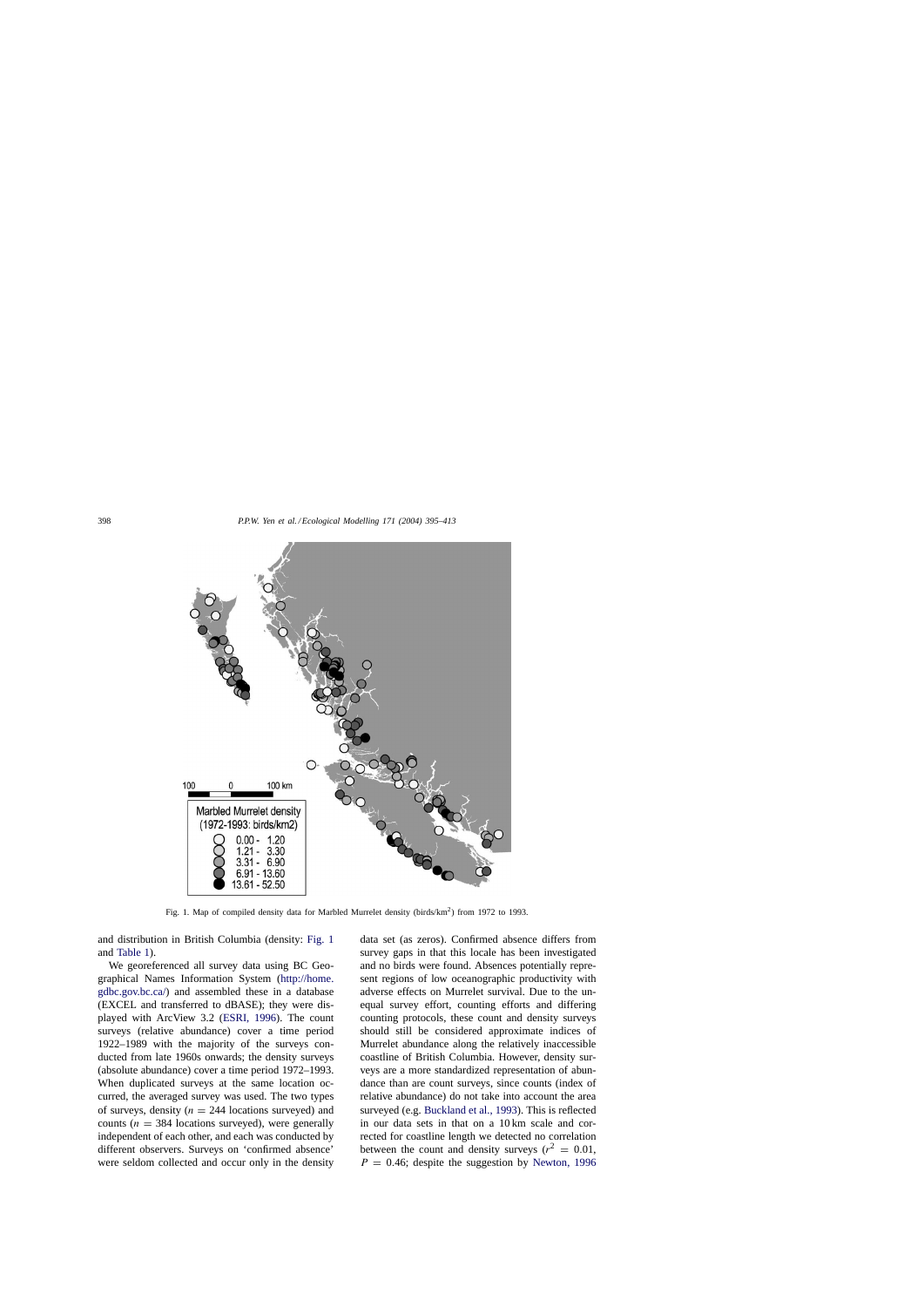<span id="page-4-0"></span>that such a correlation may exist). For this reason, we regarded the count survey data as too unreliable for analysis and thus excluded from further investigations.

## *2.2. Abiotic environmental data*

We compiled Geographic Information System (GIS) data sets to investigate and describe the productivity of the marine environment within the study area. The environmental features ([Table 1\)](#page-2-0) were selected based on existing knowledge of Marbled Murrelets' ecological requirements. All data used apply to the Marbled Murrelet breeding season (April–August; [Table 1\).](#page-2-0)

Data on tidal current (cm/s) were generated from a three-dimensional predictive model constructed by [Foreman and Henry \(1993\)](#page-16-0) and [Foreman et al. \(1995\).](#page-16-0) This model has been tested in the field, was found to be very reliable and forms the basis for tide table calculations and marine navigation applications [\(Foreman](#page-16-0) [and Thomson, 1997\).](#page-16-0)

Information on 'sea surface temperature' was obtained from the National Oceanic and Atmospheric Administration [\(NOAA Coastwatch, 2000\)](#page-17-0) website as point data (for methods see also [Huettmann and](#page-16-0) [Diamond, 2001\)](#page-16-0). It consists of monthly long-term temperature averages, with a spatial resolution of a 1◦ of latitude by 1◦ of longitude grid cell. The average sea surface temperature from April to August was used to describe the sea temperature of the study area. The point data were smoothed as an interpolated surface by creating a contour using the inverse distance weighted (IDW) method in ArcView.

Fjords that receive glacial run-offs have enhanced marine productivity (e.g. [Dunbar, 1973; Shaw, 1989\)](#page-16-0) and thus could attract Murrelets. Glaciers of BC are mapped and available in GIS format from the BC Watershed Atlas [\(Ministry of Environment Land and](#page-17-0) [Parks, 1999\).](#page-17-0) This GIS data presents known glaciers, as identifiable from satellite images (Fig. 2a).

Estuary locations are also important where river discharge mixes with seawater. This mechanism has been known to increase primary production ([Yin et al.,](#page-18-0) [1997\),](#page-18-0) but visibility could be affected for underwater foraging birds. In some cases, the productivity occurs at the frontal zones that form when river and tidal flow are in opposition ([Dustan and Pinckney, 1989\)](#page-16-0). Estuary locations are derived from the BC Watershed Atlas: 'Watershed Group Rivers, Lakes, Wetlands and



Fig. 2. Maps of (a) known glaciers and (b) known old-growth forest distribution in British Columbia ([Inforain, 1998;](#page-16-0) [Ministry of](#page-17-0) [Environment Land and Parks, 1999\).](#page-17-0)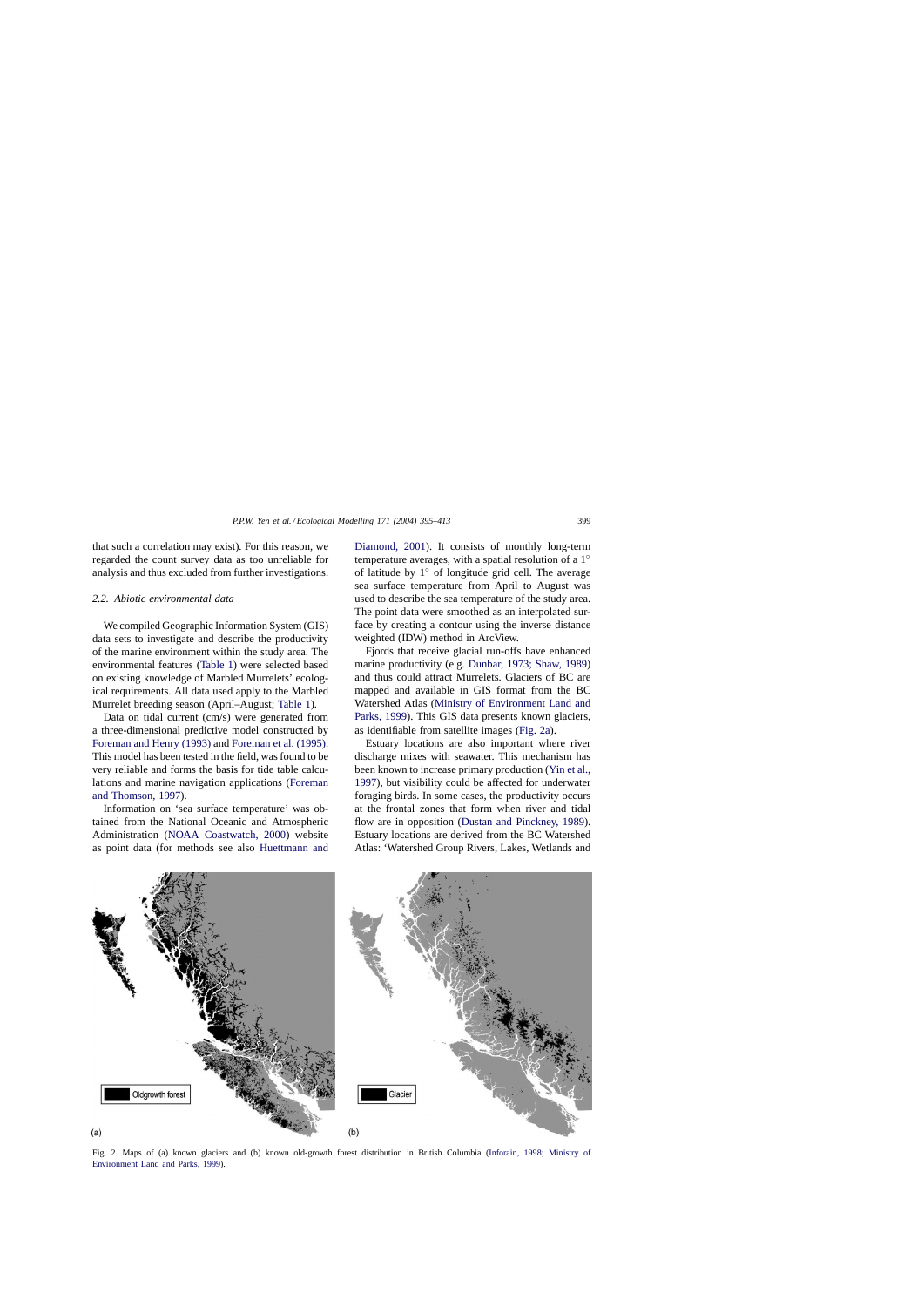Man-made Waterbodies Layer' at the 1:50,000 scale ([Ministry of Environment Land and Parks, 1999\). T](#page-17-0)he estuary location was determined from where the river polyline meets the coastline.

## *2.3. Biotic data*

Details for biotic data are shown in [Table 1.](#page-2-0) Data on herring spawn distribution were obtained from the Cumulative Herring Spawning Index ([Hay and](#page-16-0) [McCarter, 1999\).](#page-16-0) The Cumulative Spawn Habitat Index is used as a measure of habitat suitability for herring, as it takes into account both the frequency and magnitude of recorded spawns. This index is derived from the product of the length of spawning area (m) and the estimate of median egg thickness layers and median width, determined for each surveyed spawning location ([Hay and McCarter, 1999\)](#page-16-0). The spatial distribution of the spawn events was organized by a 'shoreline kilometer system' where the geographical positions of each spawning event in 0.1 km segments were estimated along the shoreline (for further details see [Hay and McCarter, 1999\).](#page-16-0) This data set was further partitioned into separate data layers using their five quantiles. The top, and lowest quantiles, were then extracted and established as separate themes, to be further used for the models. The top and lowest quantiles were used since they represent the extreme values that are likely to be most influential for Murrelet distribution.

Sand lance are another key food item in the marine food chain [\(Wilson et al., 1999\);](#page-18-0) and may act as an indicator for marine productivity. They comprise a major portion of Marbled Murrelet diet ([Hobson,](#page-16-0) [1990; Burkett, 1995\)](#page-16-0), especially during the spring and summer feeding periods when most sand lance grow and gain weight ([Kitakata, 1957; Blackburn and](#page-16-0) [Anderson, 1997\)](#page-16-0). Because consistent data on Sand lance abundance have not been collected for coastal British Columbia, we relied on the location and length of sandy shorelines as an indicator of Sand lance presence. Sand lance alternate between lying buried in soft wet sand [\(Girsa and Danilov, 1976; Pearson](#page-16-0) [et al., 1984; Pinto et al., 198](#page-16-0)4) and swimming in open waters in schools [\(Inoue et al., 1967; Dick and](#page-16-0) [Warner, 1982\).](#page-16-0) Hence, they are typically associated with fine gravel and sandy substrates including the intertidal zones ([O'Connell and Fives, 1995](#page-17-0)). The substrate data are a combination of two data sources. The first was obtained from the West Coast offshore environment map from [Department of Fisheries and](#page-16-0) [Environment \(1978\)](#page-16-0) and was digitized by hand. The second is the digital sandy shoreline layer from Baseline Thematic Mapping ([Ministry of Environment](#page-17-0) [Land and Parks, 1999\).](#page-17-0)

# *2.4. Old-growth forest data*

The marine distribution of Marbled Murrelets may be constrained by a terrestrial variable, the amount of old-growth forest nearby that is available for nesting habitat (e.g. [Marks et al., 1995\)](#page-17-0). In the absence of consistent old-growth forest inventory maps for British Columbia, we used a data set ([Inforain, 1998\) a](#page-16-0)vailable from the internet/WWW [\(Fig. 2b\).](#page-4-0) These data were not included in the predictive model, but will be used in an a posteriori model evaluation.

#### *2.5. Data sets not used in this study*

Although plankton is a major trophic component of the marine food web, no plankton data were found that would cover our study area in its entirety and that had been collected consistently. Pelagic (here defined as >5 km from shore) Marbled Murrelet survey data were also not included, since our interest lies in coastal interactions alone. Although pelagic seabird datasets were not available to us, no major pelagic Marbled Murrelet sightings are known in British Columbia during the breeding season [\(Morgan et al., 1991; M](#page-17-0)organ, personal communication).

## *2.6. GIS and data query*

For data presentation, manipulation and analysis, we used ArcView 3.2, in an IBM PC operating system. All our data were projected into the standard Albers projection of British Columbia (for details contact authors).

Reference points used to apply the predictive model were added along the BC coastline, including Vancouver Island and the Queen Charlotte Islands, of approximately 37,000 km total length. 2100 points were placed 10 km apart on a mapping unit of 1:2 million scale using the Script 'Divide line by adding points evenly', obtainable from the WWW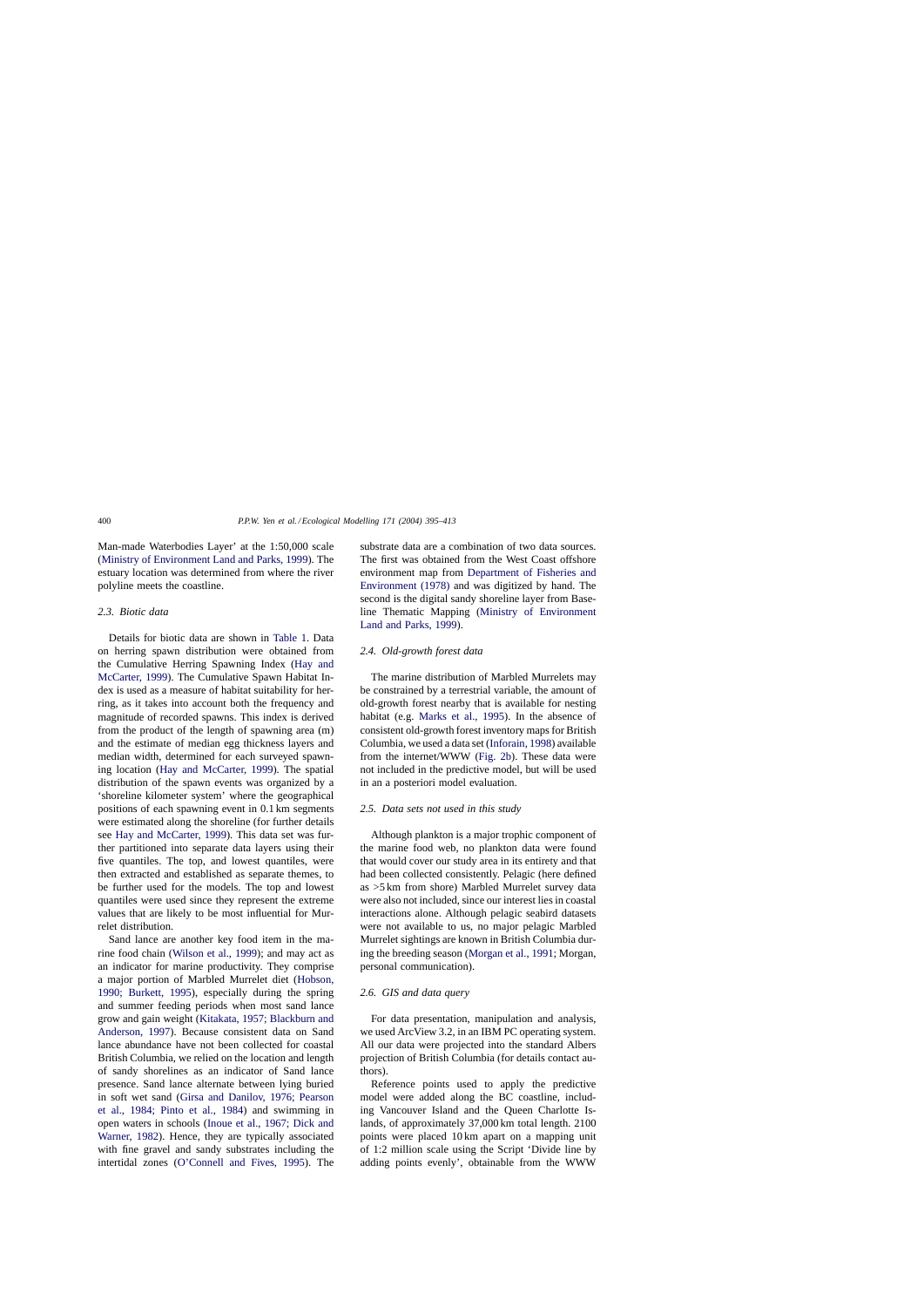(<http://gis.esri.com/arcscripts/>). We measured the distance in meters from every point (evenly spaced and surveyed points) to the nearest feature for some environmental themes (glacier, sandy substrate, estuaries), and prey type theme (herring spawn). This was done in ArcView, using the Script 'Nearest Features v. 3', downloadable from the ESRI internet/WWW (<http://gis.esri.com/arcscripts/>). For the same points, sea surface temperature and tidal current speed overlays were extracted.

## *2.7. Multivariate model construction*

For selecting the model predictors, we used a Generalized Linear Model (GLM), family = Poisson,  $link = log.$  In general, we followed the approaches described by [Preisler et al. \(1997\)](#page-17-0) and [Huettmann](#page-16-0) [and Diamond \(2001\).](#page-16-0) Poisson distribution was used due to the right-skewed distribution of the density survey data [\(Preisler et al., 1997\).](#page-17-0) Our parsimonious model included predictors that had a correlation with each other of less than 0.4. We used chi-squared ANOVA (order-dependent) to obtain *P*-values, and a null model to obtain  $C_p$  values (quasi AIC, more or less order-independent) for an alternative evaluation of the predictors ([Venables and Ripley, 1994, 2002;](#page-18-0) [Burnham and Anderson, 1999, 2002; StatSci, 2000\)](#page-18-0). The predictor that explained more of the deviance of the pair replaced pairs of predictors correlated above the threshold, 0.4. This method reduces correlation within the model and selects the most predictive variable. Significant predictors for the parsimonious model were also evaluated by AIC allowing for a sound model inference [\(Burnham and Anderson](#page-15-0), [1999, 2002\).](#page-15-0)

In order to fill the gaps on Marbled Murrelet abundance and distribution due to unequal or missing survey efforts, we applied additional modelling algorithms known for their strength of fitting and predictive power for wildlife distribution data (e.g. [Verner et al., 1986; Huettmann and Diamond, 2001;](#page-18-0) [Scott et al., 2002\).](#page-18-0) The algorithms used besides GLM ([Venables and Ripley, 1994, 2002; Meyer, 19](#page-18-0)99) are Classification and Regression Tree (CART from [Breiman et al., 1984; Bell, 1996; O'Connor and Jones,](#page-15-0) [1997; Steinberg and Colla, 1997; Salford Systems,](#page-15-0) [2001\),](#page-15-0) Tree from SPLUS ([Venables and Ripley, 1994;](#page-18-0) [StatSci, 2000; Huettmann and Diamond, 2001\),](#page-18-0) Multiple Adaptive Regression Splines (MARS; [Friedman,](#page-16-0) [1991; Steinberg et al., 1999; Salford Systems, 2001\),](#page-16-0) and Artificial Neural Networks (ANNs, [Venables](#page-18-0) [and Ripley, 1994; Scardi, 1996; Özesmi and Özesmi,](#page-18-0) [1999; StatSci, 2000\).](#page-18-0) Except for the GLM, all models used non-linear approaches to fit the data. These algorithms are well described, robust, and were already used in wildlife modelling applications; further details can be found in references given [\(O'Connor,](#page-17-0) [2000; Hastie et al., 2001\).](#page-17-0)

Classification and Regression Trees (CART) starts with the parent nodes and uses the method of binary recursive partitioning; the nodes are split subsequentially into two child nodes following a maximized split criterion ([Breiman et al., 1984\)](#page-15-0). This process is then repeated as the child nodes are treated as parent nodes and split again until further splitting is not possible or is stopped and terminal nodes remain. Cross-validation can be used to report an estimate of the predictive accuracy of the tree by removing a part of the data to construct the tree and using the removed data as the test sample to obtain the error rate. This process is repeated multiple times on each occasion removing a different portion of the data until a reliable error can then be applied to the tree ([Hastie et al., 2001\)](#page-16-0). For our distribution and abundance model, we used CART default settings and combined 15 trees to obtain a stable model. For Tree-SPLUS, we also used default settings, no node pruning, a minimum node size of 2 and a 'response' type for prediction.

Multivariate adaptive regression splines (MARS) developed by [Friedman \(1991\)](#page-16-0) are a kind of additive model ([Hastie and Tibshirani, 1986\)](#page-16-0) that can be seen as a generalization of regression trees. It is a multivariate non-parametric regression procedure that fits splines to distinct intervals of the predictor variable to build powerful regression models [\(Hastie et al., 2001\).](#page-16-0) Two steps are involved in model construction; first, the procedure produces an overfit model and the second step works to eliminate redundant factors and components that contribute the least to the model. In our MARS model, we selected for 100 interactions in basis functions, with six maximum interactions and a 12-fold cross validation.

Artificial Neural Networks (ANNs) are electronic networks of 'neurons' that process and 'learn' by comparing the classification of data records individually ([Ripley, 1996; Lek and Guegan, 1999; Özesmi and](#page-17-0)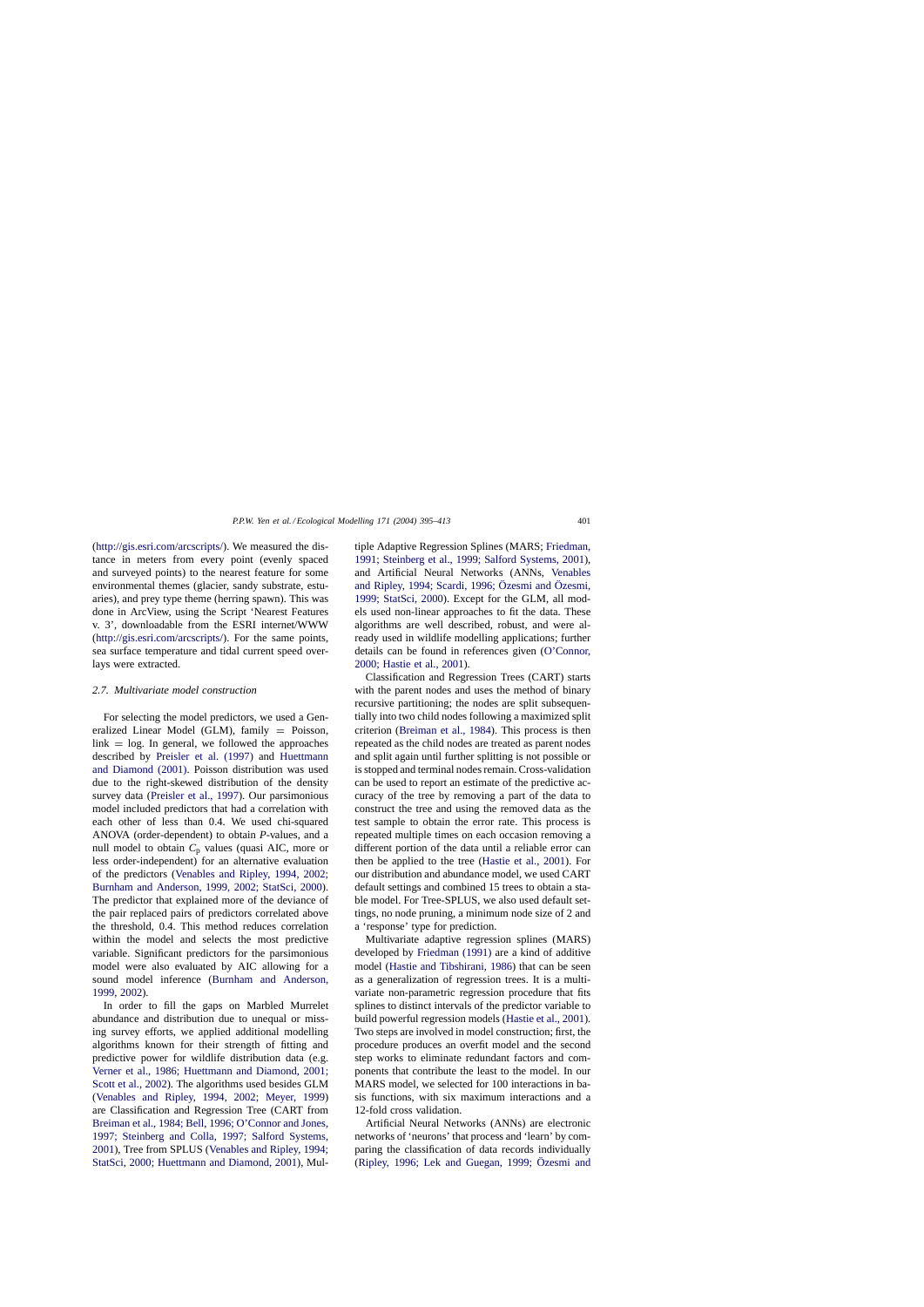[Özesmi, 1999\).](#page-17-0) The errors from the initial classification of the first record is fed back into the network, and used to modify the networks algorithm in the next round, and so on for repeated iterations. The network consists of several layers of neurons, an input layer, hidden layers, and output layers. Input layers take the input and distribute it to the hidden layers (the user cannot see the inputs or outputs for those layers). These hidden layers are required for all necessary computations and transfer the results to the output layer ([Hastie et al., 2001\).](#page-16-0) Our ANN model used 0 decay, 4 hidden units, enabled layer skipping and a 'raw' type prediction.

Overall, we followed general default settings of the non-linear algorithms used to allow for algorithm comparisons without special 'tuning'. Our approach using first a GLM for predictor selection followed by non-linear algorithms modelling does not allow for a valid comparison of the importance weighting for predictors across all algorithms; thus, we did not further report this metric.

The predictive models are utilized in two ways. First, they are applied to the habitat features of the evenly spaced points to predict a coastal distribution and abundance of Marbled Murrelets. Next, the models were tested by reapplying each model on the input data for which the Murrelet density is already available (backfitting). The observed abundance was subtracted from the predicted abundance for each survey case. An evaluation of the model performance was based on the distribution of the obtained error. Aside from traditional backfitting, we converted the predicted densities to a percentage of the total sum of predicted density in order to obtain a second, standardized measure of model performance across all predictive algorithms used. Thus, we know the proportion of the total predicted birds and which occur at specific locations. Based on the predicted abundance and distribution of Marbled Murrelets in coastal British Columbia (defined as 1 km offshore), we can extrapolate an estimate of the overall population for BC. Because our model extrapolates densities (birds/ $km^2$ ) to one location every 10 km interval coastline, we multiplied the predicted densities by 10 to obtain populations within 1 km distance off the coast (see also [Hedley, 2000\).](#page-16-0)

To evaluate the findings from the predictions for the marine habitat a posteriori, we applied an external dataset, amount of old-growth forest, to the predictions of even points, and measured the nearest distances. This allows us to explain the remaining 'noise', prediction residuals, from the GLM by the suggested link with Murrelets' known principal terrestrial habitat ([Marks et al., 1995; Ralph et al., 1995; Nelson, 1997\).](#page-17-0) This terrestrial dataset plays a considerable role in the overall Murrelet distribution [\(Ralph et al., 1995\)](#page-17-0). It is not included in the model since the purpose of the model is to determine the effects of marine productivity alone on Murrelet breeding distribution. This approach still allows us to draw a preliminary association between Murrelet's overall habitat requirements (marine and terrestrial).

## **3. Results**

## *3.1. Compiled surveys*

The general Marbled Murrelet abundance and distribution patterns pooled for BC over the years 1930–1996 is shown in [Fig. 1.](#page-3-0) [Fig. 3](#page-8-0) describes bird abundance and distribution by latitude; Marbled Murrelets were found in abundance along the entire BC coast (density: average  $(S.D.)$ ; 7.24 (6.57) birds/km<sup>2</sup>), with major concentrations between 52 and 53<sup>°</sup>N. However, apparent gaps, particularly on the northern mainland coast, may be attributed to shortage of survey effort rather than lack of birds. We pooled data across years, because we detected no consistent patterns within years. This may be due to averaging affects when working with large geographical scales. In contrast to findings by [Burger \(1999\),](#page-15-0) we detected no El Nino year effects, and conclude that either our data were unable to detect these effects, which may be attributed to inconsistent survey effort across years or data quality, or, that these effects are minor or non-existent (consider also [Thomas, 1996, 1997\)](#page-18-0). More studies are needed on this topic.

## *3.2. GLM*

For the parsimonious GLM, we identified estuaries, sea surface temperature, sandy shores, glaciers, and a low value for the herring as the most important predictors of Marbled Murrelet abundance and distribution ([Table 2\).](#page-8-0) We also investigated the use of the 'best-fit model', which would achieve a better model fit and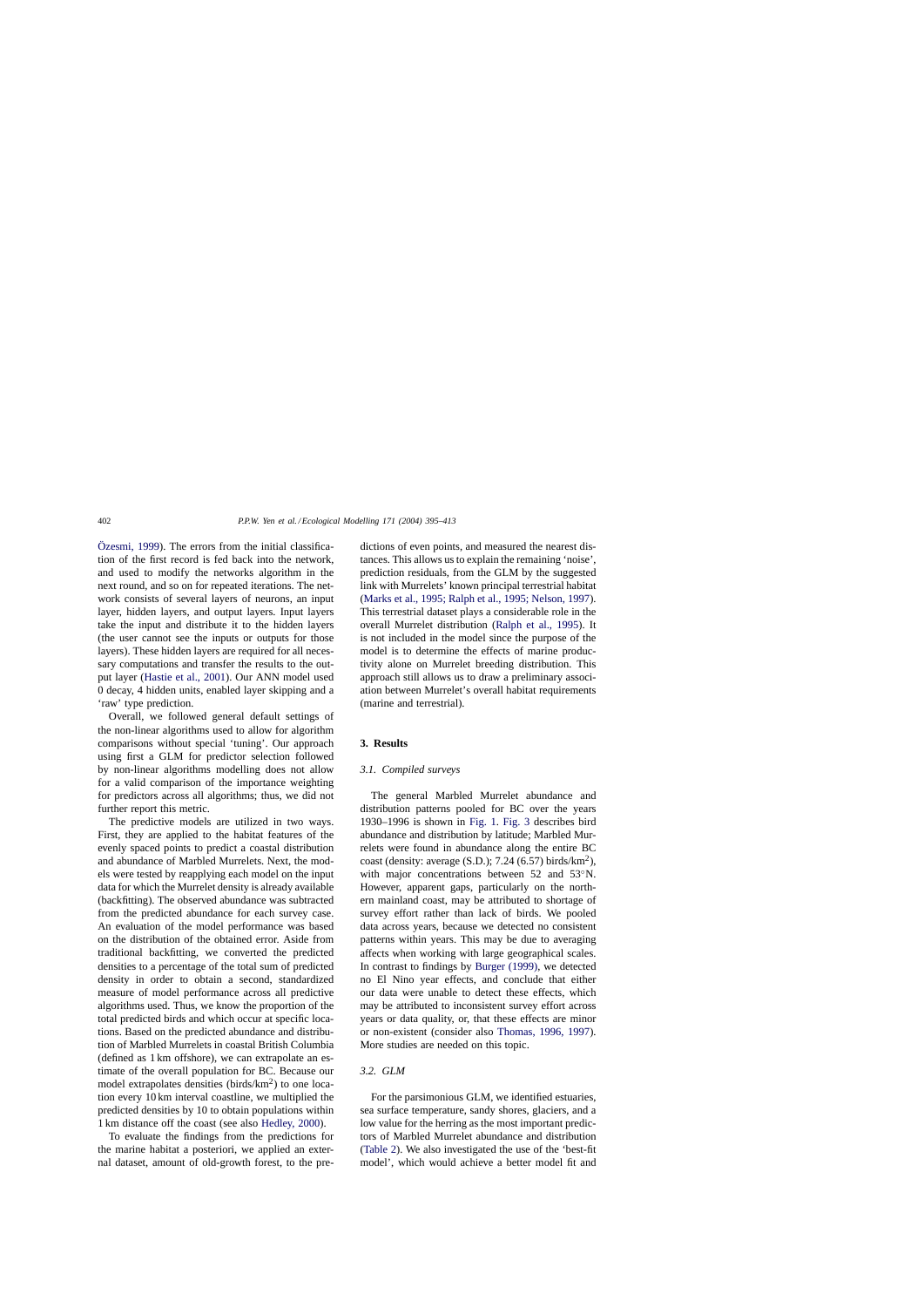<span id="page-8-0"></span>

Fig. 3. Count and density surveys pooled over all years by North Latitude.

model predictions by being less parsimonious since it allows for higher correlation among the predictors (non-parsimonious model). However, using this type of model did not improve the amount of residual deviance explained 1965 (best-fit) versus 1966 (parsimonious) of an overall 2315 residual deviance (Table 2). Therefore, this approach was not further pursued. The parsimonious GLM is used to allow for the best inference on the determination of Marbled Murrelet ma-

Table 2 Significant predictors in the parsimonious GLM of the density surveys used in the BC coast model ( $n = 244$ )

| Predictors                 | P-value  | $C_{p}$ | Intercept | Coefficient  |
|----------------------------|----------|---------|-----------|--------------|
| Estuary                    | < 0.0001 | 2969    | $-0.09$   | $-9.01E - 5$ |
| Sea surface<br>temperature | < 0.0001 | 2968    | $-0.98$   | $-4.75E - 2$ |
| Sandy shores               | 0.0001   | 2897    | $-0.14$   | $-5.03E - 6$ |
| Glacier                    | < 0.0001 | 2961    | $-0.30$   | $1.78E - 6$  |
| Low Herring                | < 0.0001 | 2948    | $-0.33$   | $1.60E - 5$  |
|                            |          |         |           |              |

Residual deviance explained of the parsimonious model  $= 1966$ of 2315.

rine habitat selection [\(Burnham and Anderson, 1999,](#page-15-0) [2002\).](#page-15-0)

We found positive correlations between Murrelet density and proximity to estuaries, and sandy substrates, and lower sea surface temperatures. This indicates that Marbled Murrelets show preference for cooler waters and are found closer to estuaries and sandy bottoms. Negative correlations with proximity to glaciers and high herring spawn index were found, suggesting birds prefer to be further from glaciers and away from areas where herring spawn.

#### *3.3. Model evaluations and performances*

The backfitting results show that for Tree-SPLUS and CART, the means and the median of the differences between the observed and predicted values are at or close to 0 ([Table 3](#page-9-0) and [Fig. 4\).](#page-9-0) For the other models, the mean lies below the median, signifying a general tendency to overestimate the Murrelet abundance. MARS and ANN models performed similarly; the GLM had the greatest standard deviation  $(S.D. =$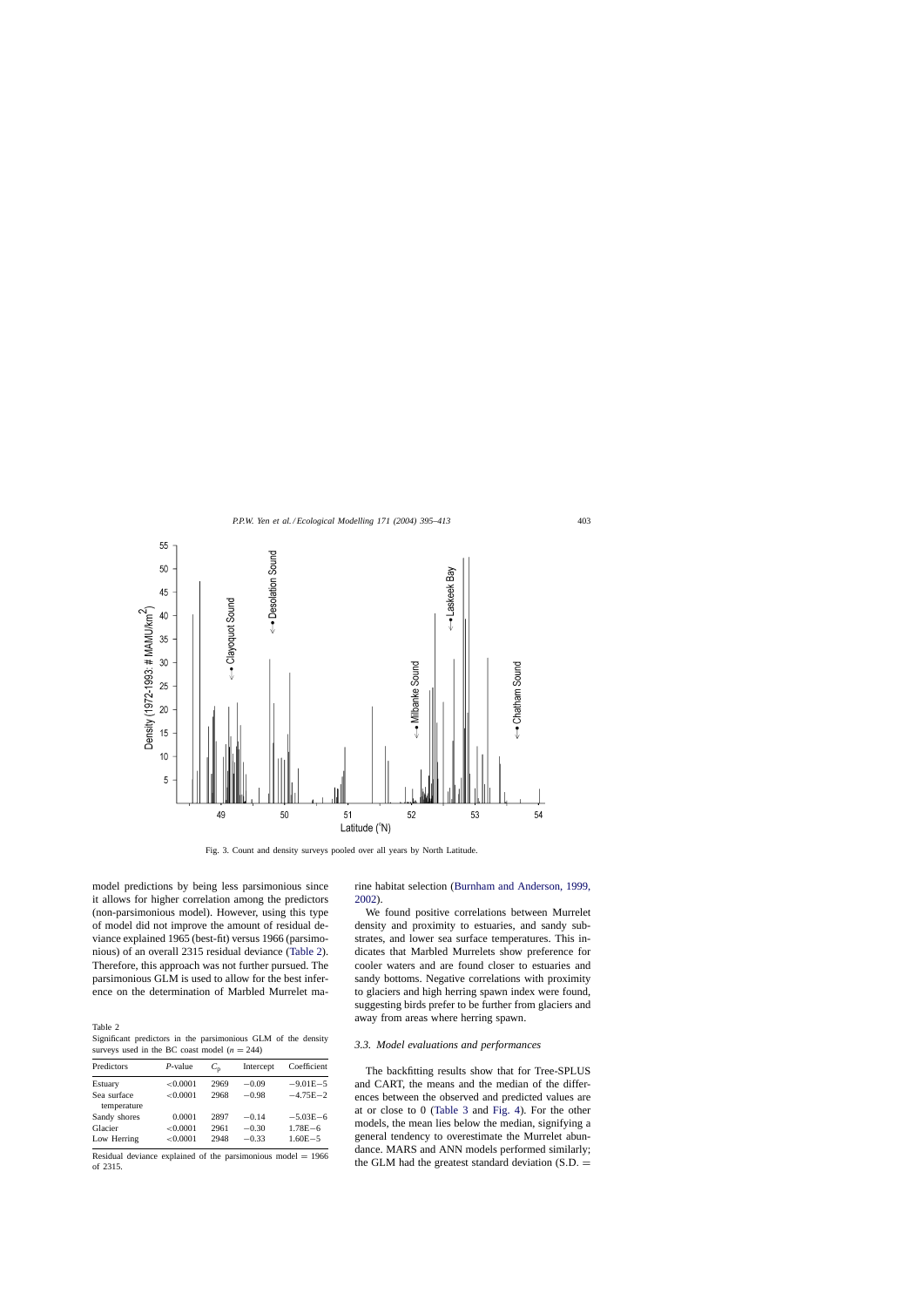<span id="page-9-0"></span>Table 3 British Columbia population estimates (maximum marine carrying capacity) from density models and rounded off to the nearest thousands

|                         | GL M   | <b>CART</b> | Tree                 | <b>MARS</b> | <b>ANNs</b> |
|-------------------------|--------|-------------|----------------------|-------------|-------------|
| Estimated<br>population | 176000 |             | 179000 170500 183700 |             | 164000      |

All values corrected for backfitting errors.

8.8). The Tree-SPLUS algorithm also better predicted the real density than all other algorithms with a S.D. of 2.9 (Table 4).

[Fig. 5](#page-10-0) compares the relative algorithm outputs of the predictions. The magnitude of percent of predicted output is expected to be similar across algorithms used. Although [Fig. 5](#page-10-0) shows that this is not always

| Table 4                                                           |
|-------------------------------------------------------------------|
| Model evaluation based on the summary of backfitting results from |
| Marbled Murrelet predicted abundances 10 km apart                 |

|        | <b>ANNs</b> | <b>CART</b> | MARS | Tree | GL M |  |
|--------|-------------|-------------|------|------|------|--|
| Mean   | 0.0         | 0.0         | 0.0  | 0.0  | 0.0  |  |
| Median | 2.1         | 0.1         | 2.5  | 0.0  | 2.0  |  |
| S.D.   | 8.6         | 4.6         | 8.6  | 2.9  | 8.8  |  |

the case, consistent trends remain on the larger scale. The percentage values of predictions can be seen as an indicator of the quality of the algorithm. In this regard, the Tree-SPLUS algorithm performs best. In addition, the differences among models demonstrate the importance of including different scenarios for the prediction of Marbled Murrelets and not relying on a particular model alone.



Fig. 4. The difference in estimates between the observed density and the density predicted by the tree algorithm. The classification is divided into five quantiles.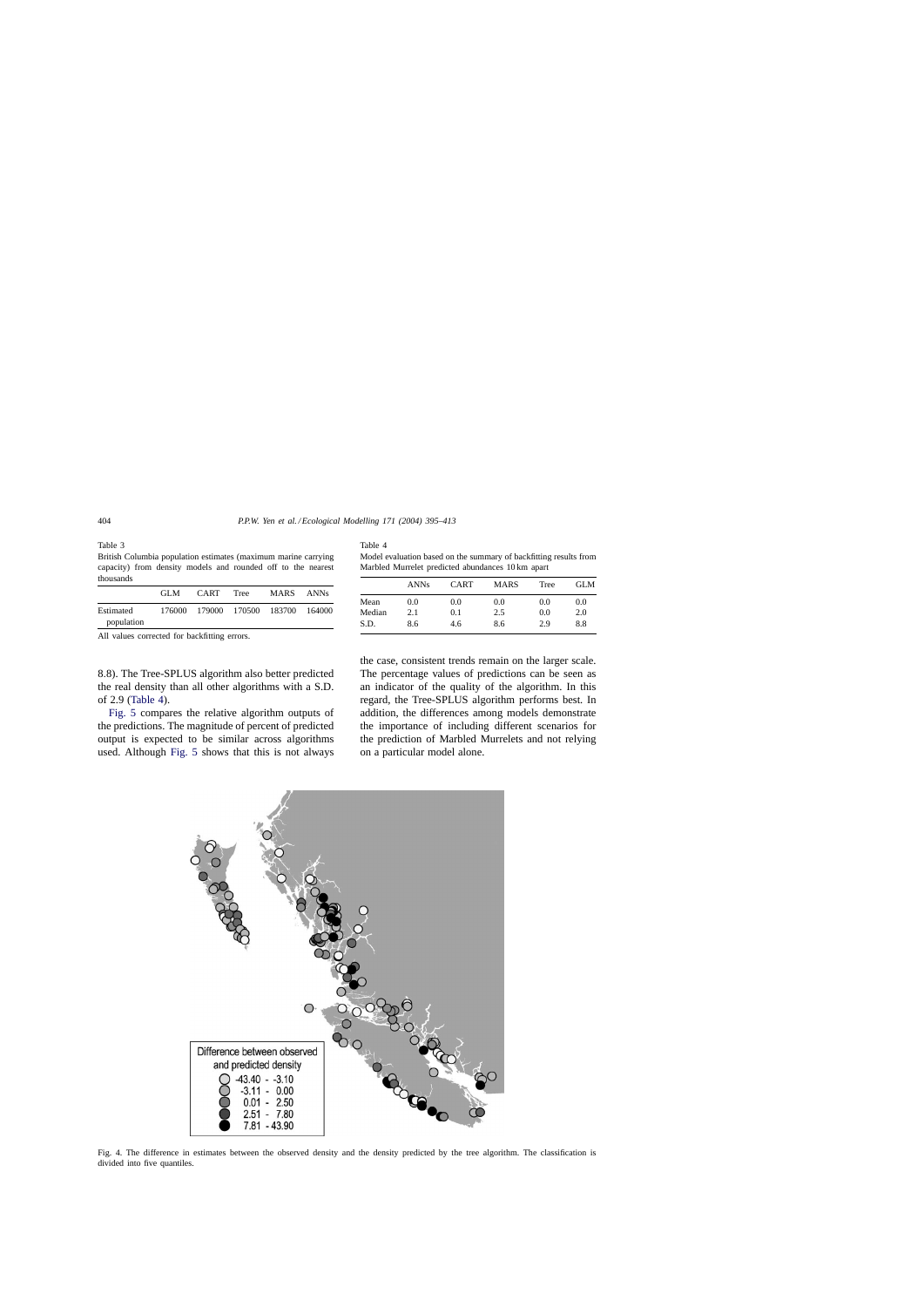<span id="page-10-0"></span>

Fig. 5. A visual comparison of all model behaviours at the same locations. Each percent represents individual predictions divided by the sum of the predicted densities across all modelling algorithms used.



Fig. 6. (a) Predictive Tree model output for Marbled Murrelet densities along the BC coast. (b) The distribution of GLM standard error.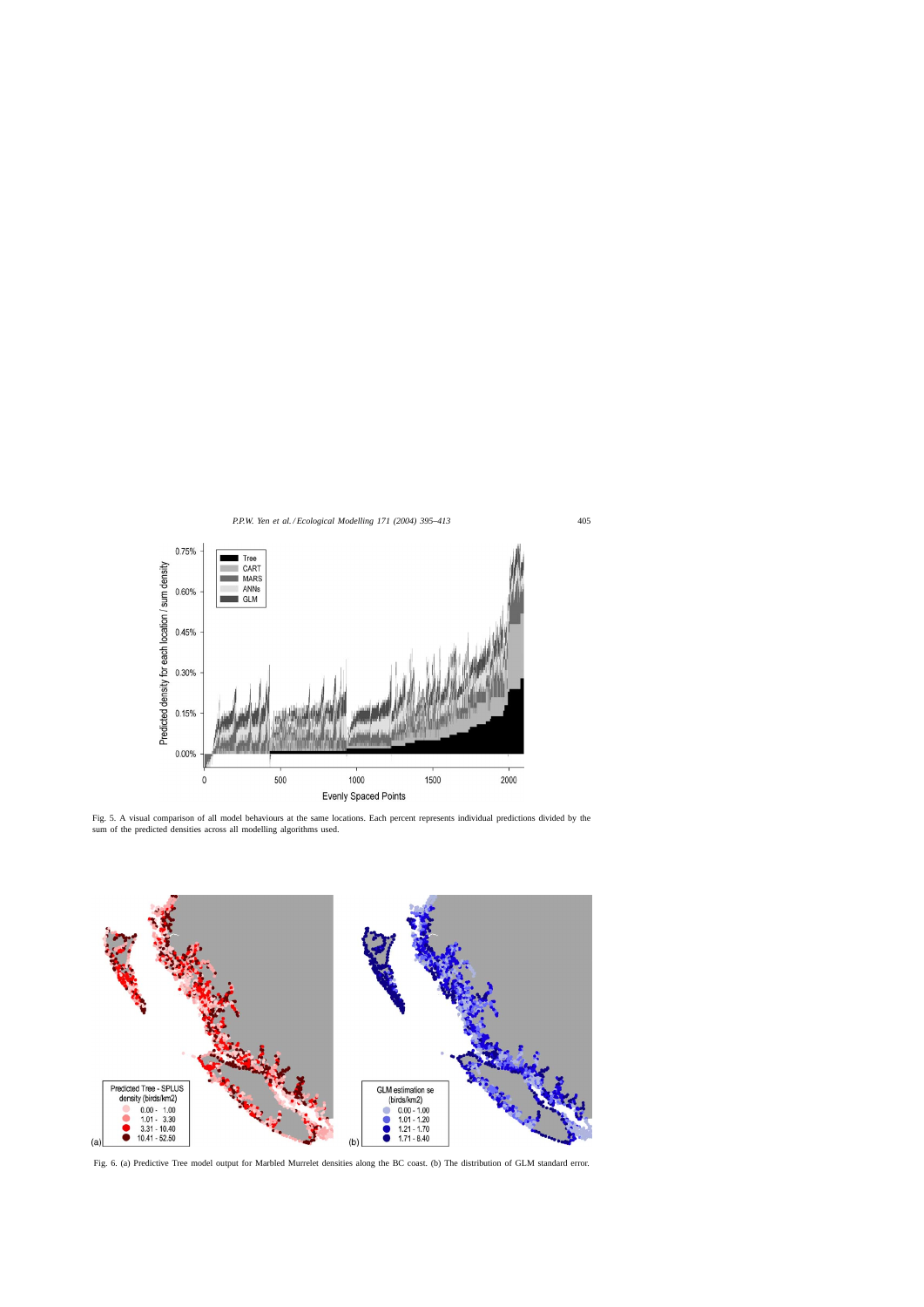# <span id="page-11-0"></span>*3.4. Predictive map and predicted population estimates*

[Fig. 6a](#page-10-0) is based on the classification and regression tree (Tree from SPLUS) model identified as the best model based on criteria used. Besides predictions, we also show the related standard error of the GLM with the selected predictors [\(Fig. 6b\).](#page-10-0) Doing so allows for evaluation of the spatial prediction accuracy for individual locations. For the predicted density model, the areas Southern and North Eastern Queen Charlotte Island, Discovery Passage, Southern Vancouver Island, the fjords of Central Coast, Southern and Western Vancouver Island and the fjords of Strait of Georgia showed higher abundances. Predicted densities are low north of Queen Charlotte Island, Northern coastal British Columbia, Northern Vancouver Island and Southwest of Vancouver Island.

Results for estimated populations from the used algorithms range from 164,000 to 184,000 with the best prediction from the Tree-SPLUS algorithm with the lowest S.D. ([Table 4\)](#page-9-0) of 170,500 birds [\(Tables 3](#page-9-0) [and 4\).](#page-9-0) Since our observed density data were collected during 1972–1993, the predicted estimates likely need to be interpreted as the average population size for these years.

# *3.5. Explaining the remaining variance with terrestrial feature: old-growth forest*

Taking into account the hypothesized relation between Marbled Murrelets and old-growth forests, the standard error of the GLM might be explained by the proximity to closest old-growth habitat (Fig. 7). For predicted densities, locations less than 30 km from old-growth forests (regions A and B; Fig. 7), show higher abundances. Region B (Fig. 7) is characterized by the highest densities as well as the highest standard errors. Points beyond 30 km from old-growth forest show very low abundances and have low standard



Fig. 7. Evaluation of the model prediction standard error by the nearest distance to old-growth forests. This terrestrial feature is an essential component of Murrelets' nesting habitat and their distribution is likely influenced to some extent by this feature. However, since our model only deals with their marine components, the model prediction standard error likely can be accounted for distance to this feature. The size of each point is determined by the magnitude of the tree predicted density. Therefore, the larger the point, the greater the density.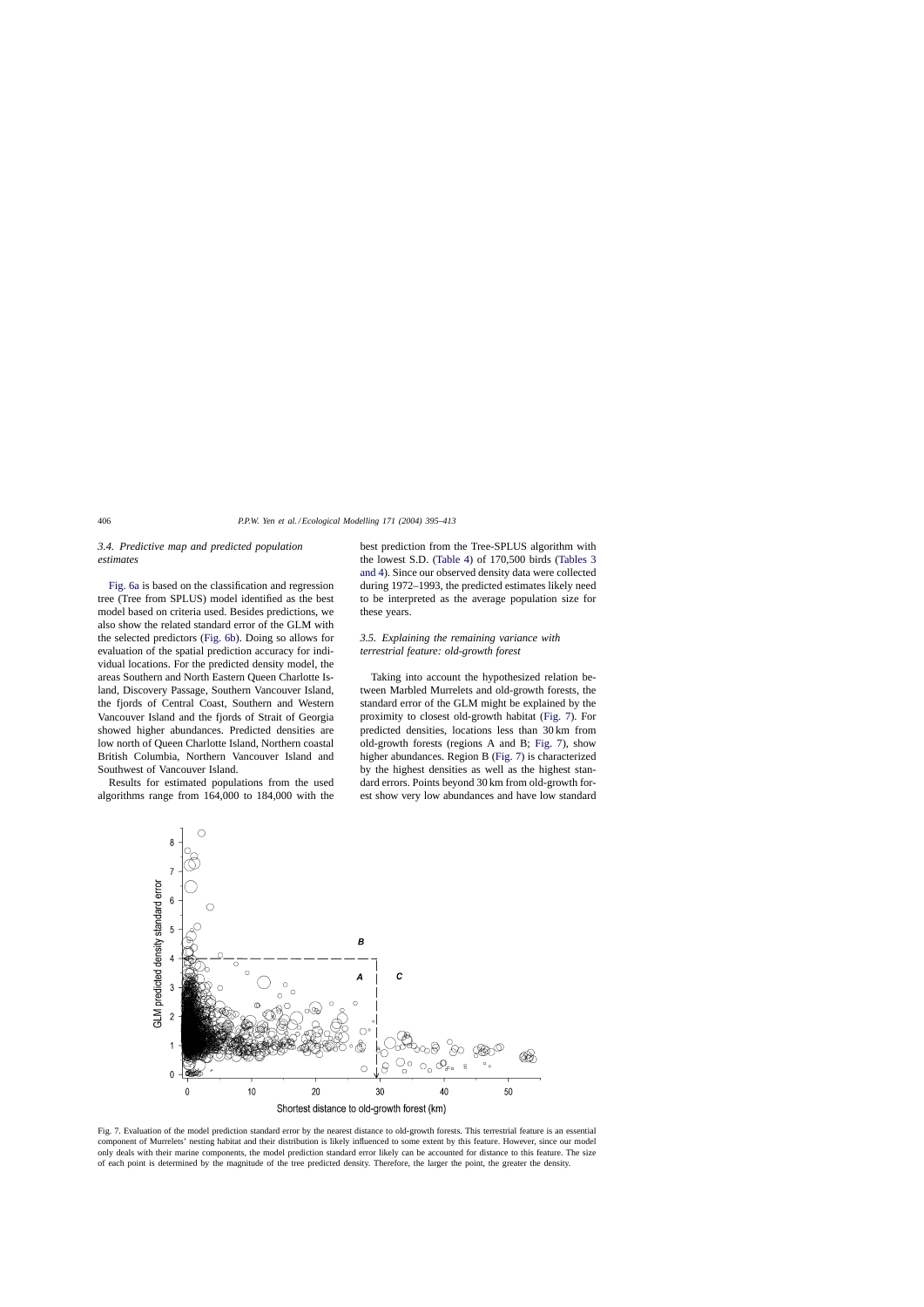error (region C; [Fig. 7\).](#page-11-0) In general, the variance increases as the distance to old-growth forest decreases below approximately 5 km.

## **4. Discussion**

Large-scale at-sea Marbled Murrelet distribution and abundance patterns can be correlated with abiotic and biotic variables. Our findings demonstrate relations between the Marbled Murrelet's spatial distribution and abiotic and biotic factors. The resultant density models generated from the selected significant variables largely agreed in their predictions of the most and least populated areas. Since only the breeding period is investigated, there is the added complexity of non-breeders, which include failed and pre-breeders. Non-breeders do not have the same distribution constraints as the nesting breeders ([Speckman, 1996\) a](#page-17-0)nd likely will have different distribution patterns as a result. Close proximity to a prime foraging area during breeding will reduce travel costs for adults feeding offspring, and may also enhance the survival of fledglings immediately after leaving the nest. Non-breeders may also benefit from the productive environment, e.g. food or future mating partners.

## *4.1. Marbled Murrelet surveys, counts and density*

Due to the insufficient sample size of absence surveys, a bimodal model (presence/absence; e.g. [Huettmann and Diamond, 2001\)](#page-16-0) could not be used; instead, we used a Poisson distribution, as it is commonly applied to survey data for predicting abundance. Nevertheless, a lack of surveys must not be confused with absence data. The importance of recording absence during surveys should be emphasized for its applications in survey-based management applications. Concurrently, high densities are not necessarily an adequate indicator of habitat quality [\(Van](#page-18-0) [Horne, 1983\),](#page-18-0) but we are unable to correct for this potential effect since all surveys were conducted independent of a unifying protocol reporting how the observed birds really use the marine habitat. In view of the lack of a positive correlation between the count and density surveys, we were not able to perform ground-truthing of the density model with count surveys. Unfortunately, this results in the loss of one step in the model evaluation process. This also signals that interpretations of count data should be done with care, e.g. regarding distribution and population trends.

Since the birds were widely spread along the BC coastline, it is unlikely that localized catastrophes such as fisheries and oil-spills would potentially affect the entire Canadian Marbled Murrelet population simultaneously, at least not in the breeding season.

## *4.2. Sand lance*

In the absence of consistent large-scale sand lance distribution data for BC, we used sandy bottoms (in waters 0–200 m deep) as a sand lance habitat indicator [\(Robards et al., 1999\).](#page-17-0) Sand lance may be vital for chick rearing by Marbled Murrelets, as well as other seabirds. This is supported by the tendency for greater numbers to be found closer to sandy substrates. For instance, in the related species, Rhinoceros Auklets ([Bertram and Kaiser, 1993\)](#page-15-0), chicks receiving a high proportion of sand lance in their diet, had heavier fledging weights and grew significantly faster than those receiving fewer sand lances ([Wilson and](#page-18-0) [Manuwal, 1986; Bertram and Kaiser, 1993](#page-18-0)). It has been suggested that seabird chick diets and/or growth rates may act as indices of the status of marine fish populations ([Cairns, 1987; Croxall et al., 1988;](#page-15-0) [Montevecchi et al., 1989\).](#page-15-0)

# *4.3. Pacific herring*

[Vermeer \(1992\)](#page-18-0) and [Carter \(1984\)](#page-15-0) have demonstrated the importance of the Pacific herring in the diet of Murrelets. Along with sand lance, these two species make up the bulk of Murrelet diet during the breeding season. In addition, [McGurk and Warburton](#page-17-0) [\(1992\)](#page-17-0) found that herring and sand lance larvae consumed prey of similar lengths and width. They concluded that herring and sand lance larvae compete for the same prey resource, mainly copepods (subclass: Copepoda). Thus, it may be concluded that their populations are affected by similar environmental parameters that influence their prey presence.

In recent years, the number of spawning records appears to have declined in almost all areas of BC while the volume of spawn has increased ([Hay and](#page-16-0) [McCarter, 1999\).](#page-16-0) Although the reasons are not known and may be due to a decrease of survey and search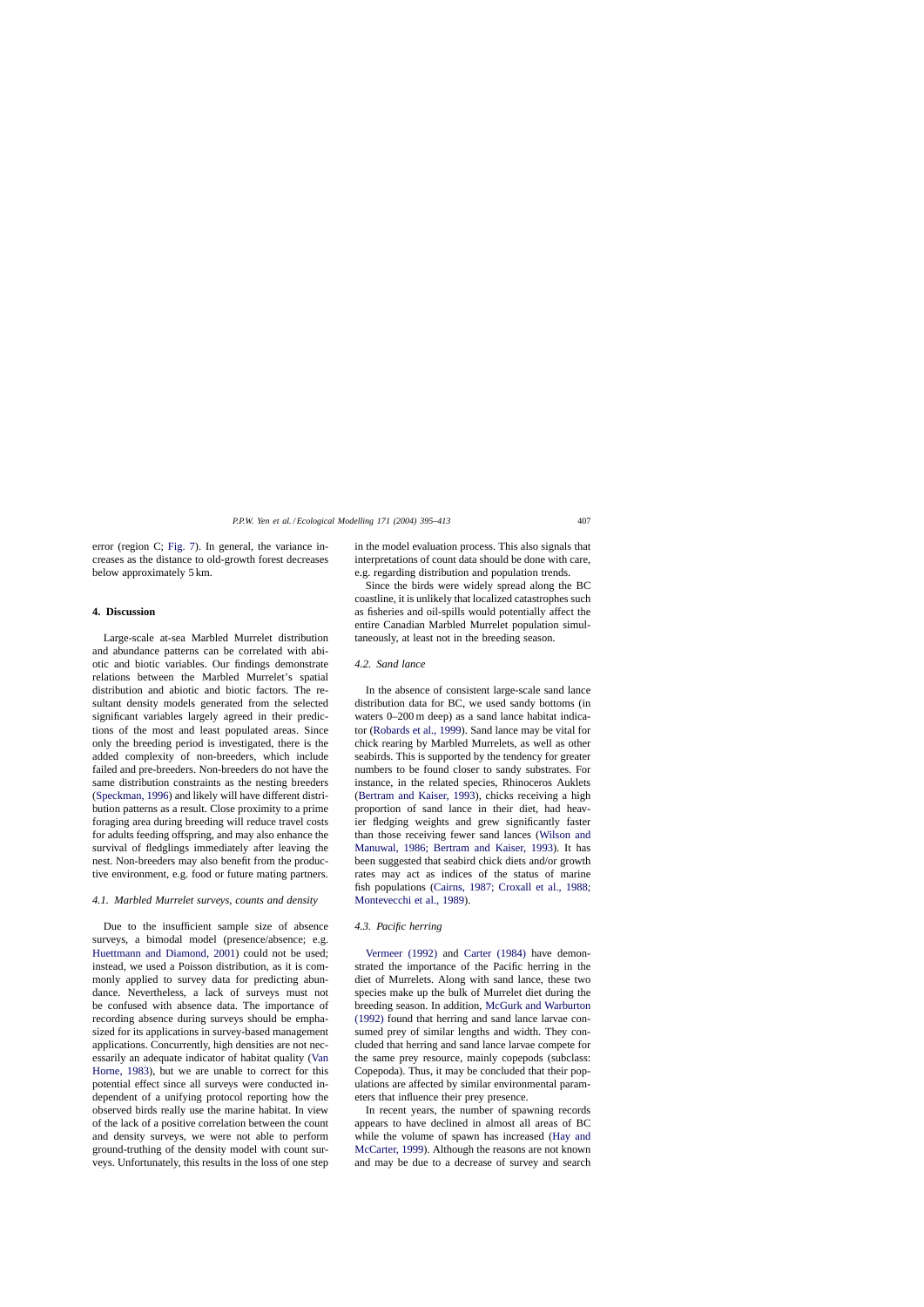effort, this could have far-reaching effects for Murrelets and other seabirds that rely on herring as a food source. Little has been done to quantify the effects, if any, of commercial herring harvesting on Murrelets' abundance and reproductive success.

Recently, there has been an increasing awareness of nearshore developments, such as 'log booming' activities, and mariculture establishments which could affect water quality ([Hay and McCarter, 1999\) a](#page-16-0)nd the spawning sites of herring. In addition, the large-scale impacts of oil spills, fisheries and ocean climate changes on herring spawn distribution should also be considered as detrimental to Murrelet populations.

## *4.4. Glaciers and estuaries*

Glaciers and estuaries have certain features in common. They both result in an influx of fresh water and both lead to mixing of water bodies, yet estuaries are positively correlated with Murrelet density, whereas glaciers are negatively correlated.

We found that Murrelets tend to be found further from glaciers. This provides a new aspect of stratifying the marine environment relevant to Marbled Murrelets. The further the distance from glaciers, the less likely Marbled Murrelets will encounter run-off formed by glacial meltwater ([Dunbar, 1973; Matthews and](#page-16-0) [Quinlan, 1975\).](#page-16-0)

Estuaries are unique aquatic environments that have an additional source of buoyancy input derived from freshwater inflow, and an additional source of mechanical energy from tidal stirring. As a consequence of a combination of estuary surroundings without glacial meltwater, distinct bloom dynamics can be established that are different from those observed in lakes and open oceans (see also [Cloern, 1991\).](#page-16-0)

The mechanics of this mixing are initiated when the discharged water mixes with the saltwater, and plume fronts often form. This mixing may take place in an estuary, or directly in the open ocean where the estuary itself discharges into the coastal sea. Due to differences in salinity and temperature, a distinct front can form that will support high biological activity. Following the nutrient enhancement from the meltwater, this region of front will produce high plankton growth [\(Revelante and Gilmartin, 1976](#page-17-0)). It is currently not well understood whether sediment from the mixing can affect visibility and foraging of Marbled Murrelets, however our finding supports an avoidance of water with glacial run-off characterized by reduced visibility from siltation ([Speckman et al., 2000\).](#page-18-0)

## *4.5. Sea surface temperature*

In the past, there has been a widespread consensus that marine populations respond to climatic events, such as ENSO ([Burger, 1999\).](#page-15-0) Sea surface temperature is a relatively well-sampled measure that can be used to interpret large-scale climatic variability. Temperature variations not only affect an organism's metabolic rate directly but also influence other biotic variables such as local current and thus plankton movement ([McGowan et al., 1998\)](#page-17-0). It is uncertain whether sea surface temperature is a reliable indicator for the actual water body as such, particularly in stratified waters. An association can be made in this case, since Marbled Murrelets are known to feed at the surface ([Carter and Sealy, 1982; Nelson, 1997\).](#page-15-0) Our findings agree with past research indicating that Marbled Murrelets avoid waters with high sea surface temperature ([Burger, 1999; Lougheed, 1999\).](#page-15-0)

## *4.6. Multivariate modelling*

Modelling species distribution and abundance using GIS and multivariate statistics is emerging and linked to the increasing availability and quality of computing tools [\(Verner et al., 1986\)](#page-18-0) and large volumes of georeferenced data. Good models increase their accuracy and scale with increasing data quality and availability, and with robust model methodology. However, there is a trade-off between the benefit of a model, and the quality of input data: the higher the quality and coverage (spatial and temporal) of the survey data, the less the need for a spatial predictive model. Normally, models are presented as successive versions of 'model generations', each replaced by an improved model when better tools and data become available. The selection of predictors for such models and the inference needs careful consideration in any modelling approach [\(Burnham and Anderson, 1999\)](#page-15-0). Although all of our models generated by robust algorithms use the same set of predictors, the predicted responses differed slightly [\(Fig. 5,](#page-10-0) [Tables 3 and 4\).](#page-9-0) This may be due to the input data having a high error, specific model algorithm settings, or perhaps also that an investigation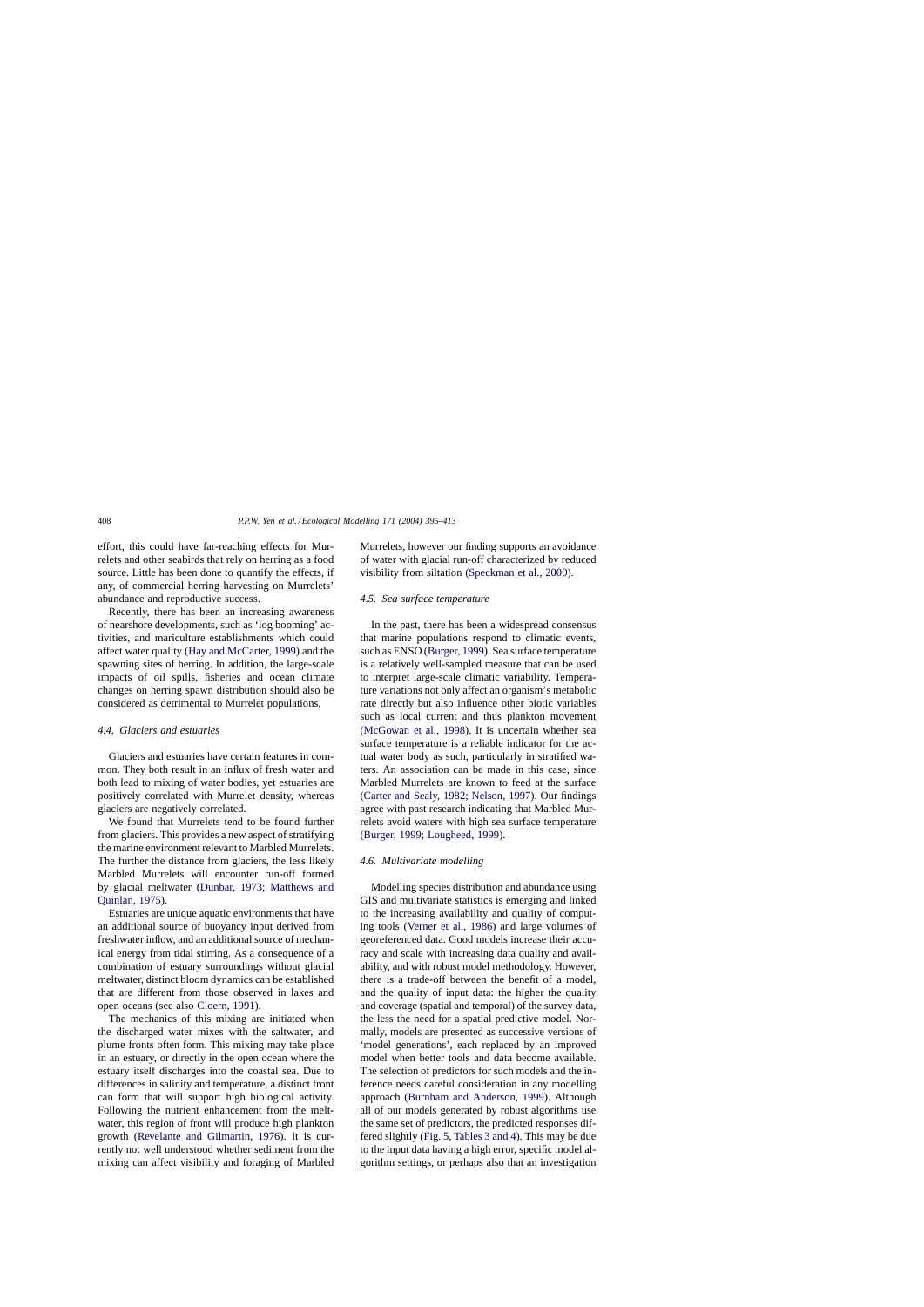of a more detailed distribution scenario for Marbled Murrelets is needed (e.g. finer spatial and temporal stratification).

To fit the response variables, Poisson distribution, logit GLM was used. Our density data fit the Poisson distribution well, as visually inspected. Although the response variable (density survey) was unlikely completely random, the results are still reliable due to the robust GLM method ([Preisler et al., 1997\)](#page-17-0) and to a large sample size. Using a GLM to select the suitable predictors in concert with a non-linear model prediction algorithm (Tree-SPLUS) was the approach we believe best fills the existing data gaps for Marbled Murrelet abundance and distribution in BC (see [Huettmann and Diamond, 2001\).](#page-16-0) The non-linear algorithms can present a 'black-box' approach (e.g. [Hastie](#page-16-0) [et al., 2001\),](#page-16-0) however, they perform quickly and are more convenient than for instance the more traditional GLM method.

# *4.7. Model performance*

The algorithms used to generate our model are statistically well known and are robust (e.g. [Hastie et al.,](#page-16-0) [2001\),](#page-16-0) but our findings still should be further evaluated. Because standard errors were not given for most of the cases (CART, MARS, ANNs, Tree), we used backfitting as an alternate method to assess each model. Using the backfitting results, we conclude that the Tree and CART model algorithm using densities performs most accurately. That is in agreement with findings by [Huettmann and Diamond \(2001\).](#page-16-0) Ideally, we would evaluate our predictive models using methods detailed in [Fielding and Bell \(1997\),](#page-16-0) [Pearce and](#page-17-0) [Ferrier \(2000\),](#page-17-0) and [Manel et al. \(2001\). H](#page-17-0)owever, we require additional and alternative density survey data, which presently does not exist for British Columbia. Although the model results varied, [Fig. 5](#page-10-0) show that the overall trends for the predictions are very similar and lie within a relatively small range for all non-linear algorithms. This suggests that the actual modelling algorithms do not affect the findings and conclusions overall. Likely, the research/survey design and data quality is great importance and should be designed with care.

Our estimated population sizes for Marbled Murrelets in BC waters, within 1 km to shore are between 165,000 and 185,000 individuals. These numbers are much higher than those presented by [Rodway et al.](#page-17-0) [\(1992\)](#page-17-0) and Burger (personal communication) but are not really comparable. These numbers likely present the maximum carrying capacities for BC marine waters. But since these numbers refer to the period when density surveys where carried out (1972–1993), recent estimates of approximately 60,000 birds could still suggest a decline, likely due to habitat loss ([Ralph](#page-17-0) [et al., 1995; Nelson, 1997\).](#page-17-0) Our models are based on the marine environment alone and thus likely show where these birds can be found at the coast on a 10-km scale. Real numbers could be lower, due to other variables such as predators and other distribution limiting factors. More investigations are needed to further clarify this topic.

Increasing proximity to old-growth forest increases the predicted Tree-SPLUS density and GLM standard error ([Fig. 7\).](#page-11-0) Most of the predicted values, close to old-growth forests (<5 km to old-growth patch) had high Murrelet numbers as well as high standard errors. Birds found in regions A and B ([Fig. 7\)](#page-11-0) have a higher chance of being breeders, since they are found closer to old-growth forests. However, since breeders are normally found solitarily or in pairs, it is less likely for breeders to be found in region B, where birds are in high densities, than in region A, where birds are more dispersed. Birds within region C are likely to be non-breeders ('floaters') due to commuting constraints during the nesting period. We presume the proximity to old-growth forests can affect both the numbers of Marbled Murrelets observed and their fluctuations. We hypothesize that breeders are found closer to the old-growth forest (A), while non-breeders can be found either very close (B) or very far from old-growth forest (C).

In summary, this study has demonstrated Murrelet response to their marine environment through a modelling application. We evaluated multiple algorithm predictions on the little known distribution of a threatened species and studied on a scale that is relevant for its management in British Columbia. Developing a marine model, and explaining outliers (residuals) using terrestrial features, draws a link between both ecosystems that were previously seen as independent from each other. We suggest similar approaches be of major importance for species like Marbled Murrelets, which depend on both marine and terrestrial habitats. Further, we suggest applying similar approaches and methods to Marbled Murrelets and seabirds of the en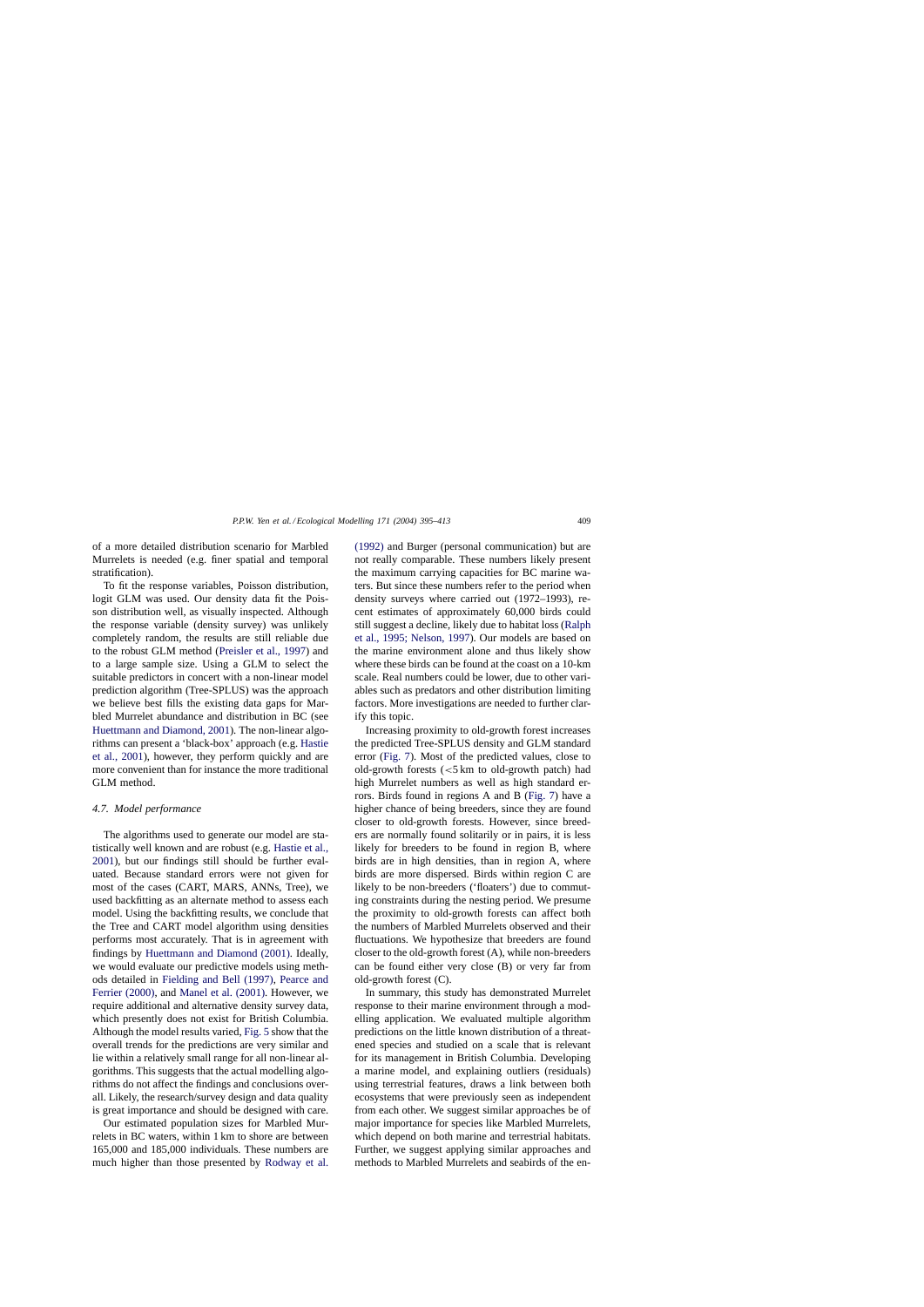<span id="page-15-0"></span>tire Pacific. The establishment of centralized and high quality databases for Marbled Murrelets and their marine and terrestrial habitats are crucial concepts to assure effective conservation for this species of international concern.

## **Acknowledgements**

Only the free availability of data, some directly from agencies and others through the World Wide Web made this project possible. For access to data sets, we thank very much Doug Hay, Sandy McFarlane, Kristen Daniel, and Ian Perry from the Pacific Biological Station; Mike Foreman and Steve Romaine from the Institute of Ocean Sciences; Gary Kaiser, Jason Komaromi, and Krista Amey from the Canadian Wildlife Service; Alan Burger from University of Victoria; and Salford system for providing CART and MARS software. We thank Vincent Yen, Jasper Stoodley, Brian Ripley and many others for technical advice and services. The co-authors would like to acknowledge the collaboration and teamwork with Nadine Parker, Laura MacFarlane-Tranquilla, Russell Bradley and Dov Lank. Ian Newton, Cindy Hull, Louise Waterhouse and Barry Smith provided helpful suggestions. We also appreciate the suggestions and comments by anonymous reviewers and the editor-in-chief. P.Y. was supported by NSERC-USRA, and F.H. was supported with a Killam Postodoctoral Fellowship held at the Geography Department—Earth Systems Modelling Lab—at the University of Calgary for parts of this research.

#### **References**

- Baird, P.H., 1990. Influence of abiotic factors and prey distribution on diet and reproductive success of three seabird species in Alaska. Ornis Scand. 21, 224–235.
- Bell, J.F., 1996. Application of classification trees to the habitat preference of upland birds. J. Appl. Stat. 23, 349–359.
- Bertram, D.F., Kaiser, G.W., 1993. Rhinoceros Auklet (*Cerorhinca monocerata*) nestling diet may gauge Pacific Sand lance (*Ammodytes hexapterus*) recruitment. Can. J. Fish. Aquat. Sci. 50, 1908–1915.
- Blackburn, J.E., Anderson, P.J., 1997. Pacific sand lance growth, seasonal availability, movements, catch variability, and food in the Kodiak-Cook Inlet area of Alaska. In: Proceedings of the International Symposium on the Role of Forage Fishes in

Marine Ecosystems. Prog. Rep. 97-01, University of Alaska Fairbanks, Fairbanks, AK, pp. 409–426.

- Bourne, W.R.P., 1981. Some factors underlying the distribution of seabirds. In: Cooper, J. (Ed.), Proceedings of the Symposium on Birds of the Sea and Shores 1979. African Seabird Group, pp. 119–139.
- Breiman, L., Friedman, J., Olshen, R., Stone, C., 1984. Classification and Regression Trees. Wadsworth & Brooks, Pacific Grove, CA, 368 pp.
- Brennan, L.A., Block, W.M., Gutierrez, R.J., 1986. The use of multivariate statistics for developing habitat suitability models. In: Vernier, J., Morrison, M.L., Ralph, C.J. (Eds.), Wildlife 2000: Modeling Habitat Relationships of Terrestrial Vertebrates. University Wisconsin Press, Madison, WI, pp. 177–182.
- Buckland, S.T., Anderson, D.R., Burnham, K.P., Laake, J.L., 1993. Distance Sampling: Estimating Abundance of Biological Populations. Chapman and Hall, London, 446 pp.
- Burger, A.E., 1995. Marine distribution, abundance, and habitats of Marbled Murrelets in British Columbia. In: Ralph, C.J., Hunt, G.L., Raphael, M.G., Piatt, J.F. (Eds.), Ecology and Conservation of the Marbled Murrelet. Gen. Tech. Rep. PSW-GTR-152. Pacific Southwest Research Station, Forest Service, U.S. Department of Agriculture, Albany, NY, pp. 295–312.
- Burger, A.E., 1999. Bird in hot water: responses by Marbled Murrelets to variable ocean temperatures off southwestern Vancouver Island. In: Darling, L. (Ed.), Proceedings: Biology and Management of Species and Habitats at Risk. Kamloops, BC, pp. 723–732.
- Burkett, E.E., 1995. Marbled Murrelet food habits and prey ecology. In: Ralph, C.J., Hunt, G.L., Raphael, M.G., Piatt, J.F. (Eds.), Ecology and Conservation of the Marbled Murrelet. Gen. Tech. Rep. PSW-GTR-152. Pacific Southwest Research Station, Forest Service, U.S. Department of Agriculture, Albany, NY, 223–246 pp.
- Burnham, K., Anderson, D., 1999. Model Selection and Inference: A Practical Information—Theoretic Approach. Springer-Verlag, New York, 353 pp.
- Burnham, K., Anderson, D., 2002. Model Selection and Multi-Model Inference. Springer-Verlag, New York, 496 pp.
- Cairns, D.K., 1987. Seabird as indicators of marine food supplies. Biol. Oceanogr. 5, 261–271.
- Campbell, R.W., Dawe, N.K., McTaggart-Cowan, I., Cooper, J.M., Kaiser, G.M., McNall, C.E., 1990. The Birds of British Columbia, vol. 1. Royal British Columbia Museum, Victoria, 531 pp.
- Carter, H.R., 1984. At-sea Biology of the Marbled Murrelet (*Brachyramhus marmoratus*) in the Barkley Sound, British Columbia. M.Sc. Thesis, University of Manitoba, Winnipeg, Man., 143 pp.
- Carter, H.R., Sealy, S.G., 1982. Marbled Murrelet mortality due to gill-net fishing in Barkley Sound, British Columbia. In: Nettleship, K.N., Sanger, G.A., Springer, P.F. (Eds.), Marine Birds: Their Feeding Ecology and Commercial Fisheries Relationships. Canadian Wildlife Service Special Publication, Canadian Wildlife Service Ottawa, pp. 212–220.
- Carter, H.R., Sealy, S.G., 1990. Daily foraging behavior of Marbled Murrelets. Stud. Avian Biol. 14, 93–102.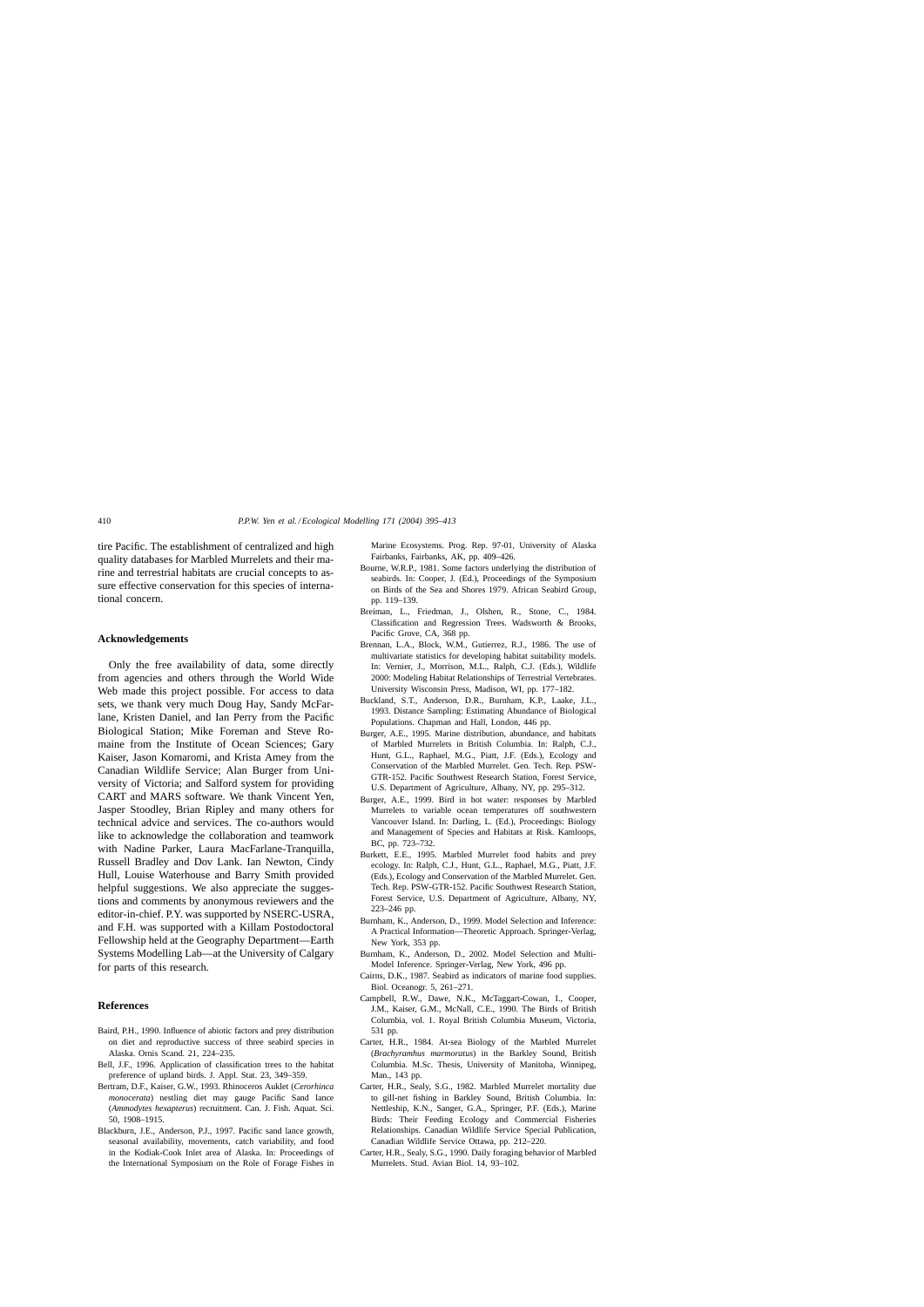- <span id="page-16-0"></span>Cloern, J.E., 1991. Tidal stirring and phytoplankton bloom dynamics in an estuary. J. Marine Res. 49, 203–221.
- Croxall, J.P., McCann, T.S., Prince, P.A., Rothery, P., 1988. Reproductive performance of seabirds and seals at South Georgia and Signy Island, South Orkney Islands, 1976–1987: implications for Southern Ocean monitoring studies. In: Sahrahage, D. (Ed.), Antarctic Ocean and Resources Variability. Springer, Berlin, pp. 261–285.
- Dedon, M.F., Laymon, S.A., Barrett, R.H., 1986. Evaluating models of wildlife-habitat relationships of birds in black oak and mixed conifer habitats. In: Verner, J., Morrison, M., Ralph, C.J. (Eds.), Wildlife 2000: Modeling Habitat Relationships of Terrestrial Vertebrates. University of Wisconsin Press, Madison, WI, 480 pp.
- Department of Fisheries and Environment, 1978. West Coast Offshore Environment, Canada [map], Ottawa.
- Dick, M.H., Warner, I.M., 1982. Pacific sand lance, *Ammodytes hexapterus* Pallas, in the Kodiak Island Group, Alaska. Syesis 15, 43–50.
- Dunbar, M.J., 1973. Glaciers and nutrients in arctic fjords. Science 182, 398.
- Dustan, P., Pinckney Jr., J.L., 1989. Tidally induced estuarine phytoplankton patchiness. Limnol. Oceanogr. 34, 410–419.
- Ensor, P.H., 1979. The effect of storms on the breeding success of South Polar Skua at Cape Bird. Antarctica Notornis 26, 349– 352.
- ESRI, 1996. Using ArcView GIS. Redlands, CA, 350 pp.
- Fielding, A.H., Bell, J.F., 1997. A review of methods for the assessment of prediction errors in conservation presence/absence models. Environ. Conserv. 24, 38–49.
- Foreman, M.G.G., Henry, R.F., 1993. A finite element model for tides and resonance along the north coast of British Columbia. J. Geophys. Res. 98, 2509–2531.
- Foreman, M.G.G., Thomson, R.E., 1997. Three-dimensional model simulations of tides and buoyancy currents along the West Coast of Vancouver Island. J. Phys. Oceanogr. 27, 1300–1325.
- Foreman, M.G.G., Walters, R.A., Henry, R.F., Keller, C.P., Dolling, A.G., 1995. A tidal model for eastern Juan de Fuca Strait and the southern Strait of Georgia. J. Geophys. Res. 100, 721–740.
- Friedman, J.H., 1991. Multivariate adaptive regression splines. An. Statist. 19, 1–141.
- Gaston, A.J., 1982. On the seabirds of northern Hudson Bay. Naturaliste Can. 109, 895–903.
- Girsa, I.I., Danilov, A.N., 1976. The defensive behaviour of the White Sea sand lance *Ammodytes hexapterus*. J. Ichthyol. 16, 862–865.
- Hamer, T.E., Cummins, E.B., 1991. Relationships between forest characteristics and use of inland sites by Marbled Murrelets in northern Washington. Report on file. Washington Department of Wildlife, Nongame Program, Olympia, WA, 47 pp.
- Hastie, T.R., Tibshirani, R.J., 1986. Generalized additive models. Stat. Sci. 1, 297–318.
- Hastie, T.R., Tibshirani, R.J., Friedman, J.H., 2001. The Elements of Statistical Learning: Data Mining, Inference and Prediction. Springer, New York, 533 pp.
- Hay, D.E., McCarter, P.B., 1999. Distribution and Timing of Herring Spawning in British Columbia. Biological Sciences Branch, Fisheries and Oceans Canada, Ottawa, 44 pp.
- Hedley, S.L., 2000. Modelling Heterogeneity in Cetacean Surveys. Ph.D. Thesis, University of St. Andrews, Fife, 132 pp.
- Hirsch, D.V., Woodby, D.A., Astheimer, L.B., 1981. Growth of a nestling Marbled Murrelet. Condor 83, 264–265.
- Hobson, K.A., 1990. Stable isotope analysis of Marbled Murrelets: evidence for freshwater feeding and determination of trophic level. Condor 92, 897–903.
- Huettmann, F., Diamond, A.W., 2001. Seabird colony locations and environmental determination of seabird distribution: a spatially explicit breeding seabird model for the northwest Atlantic. Ecol. Model. 141, 261–298.
- Huettmann, F., Yen, P., Antoniazzi, N., Burroughs, G., Pregitzer, M., Stoodley, J., 2002. A new website approach: Marbled Murrelets on lakes in British Columbia, Canada. Picoides 15, 14. [http://mapserver.geog.sfu.ca/murrelets/index.htm.](http://mapserver.geog.sfu.ca/murrelets/index.htm)
- Huettmann, F., Cam, E., Bradley, R., Tranquilla-McFarlane, L., Lougheed, L., Lougheed, C., Parker, N., Yen, P., Zharikov, Y., Cooke, F., in review. Nest habitat selection of Marbled Murrelets (*Brachyramphus marmoratus*) in a fragmented old forest landscape. J. Wildl. Manag.
- Hull, C.L., 1999. COSEWIC Status Report Update on Marbled Murrelet *Brachyramphus marmoratus*. COSEWIC, Simon Fraser University, Burnaby, BC.
- Hunt Jr., G.L., 1995. Oceanographic processes and marine productivity in waters offshore of Marbled Murrelet breeding habitat. In: Ralph, C.J., Hunt, G.L., Raphael, M.G., Piatt, J.F. (Eds.), Ecology and Conservation of the Marbled Murrelet. Gen. Tech. Rep. PSW-GTR-152. Pacific Southwest Research Station, Forest Service, U.S. Department of Agriculture, Albany, NY, pp. 219–222.
- Hunt Jr., G.L., Eppley, Z., Drury, W.H., 1981. Breeding distribution and reproductive biology of marine birds in the Eastern Bering Sea. In: Hood, D.W., Calder, J.A. (Eds.), The Eastern Bering Sea Shelf: Oceanography and Resources, vol. 2. NOAA, Seattle, WA, pp. 649–687.
- Inoue, A., Takamori, S., Kuniyuki, K., 1967. Studies on fishery biology of the Sand-lance, *Ammodytes personatus Girard*. Bull. Naikai Regional Fisheries Res. Lab. 25, 1–347.
- Inforain, 1998. Ecotrust. Portland, OR. [http://www.inforain.org/](http://www.inforain.org/ctrfdata.htm) [ctrfdata.htm](http://www.inforain.org/ctrfdata.htm).
- Johnson, D.H., Hammond, M.C., McDonald, T.L., Nustad, C.L., Schwartz, M.D., 1989. Breeding canvasbacks: a test of a habitat model. Prairie Nat. 21, 193–202.
- Kaiser, G.W., Forbes, L.S., 1992. Climatic and oceanographic influences on island use in four burrow-nesting alcids. Ornis Scand. 23, 1–6.
- Kitakata, M., 1957. Fishery biological studies of sand lance (*Ammodytes personatus Girard*) in waters around Hokkaido. II. On the age and growth. Bull. Hokkaido Regional Fish. Res. Lab. 16, 39–48.
- Lek, S., Guegan, J.F., 1999. Artificial neural networks as a tool in ecological modeling: an introduction. Ecol. Model. 120, 65–73.
- Lougheed, C., 1999. Breeding Chronology, Breeding Success, Distribution and Movements of Marbled Murrelets (*Brachyramphus marmoratus*) in Desolation Sound, British Columbia. M.Sc. Thesis, Simon Fraser University, Burnaby, BC, 96 pp.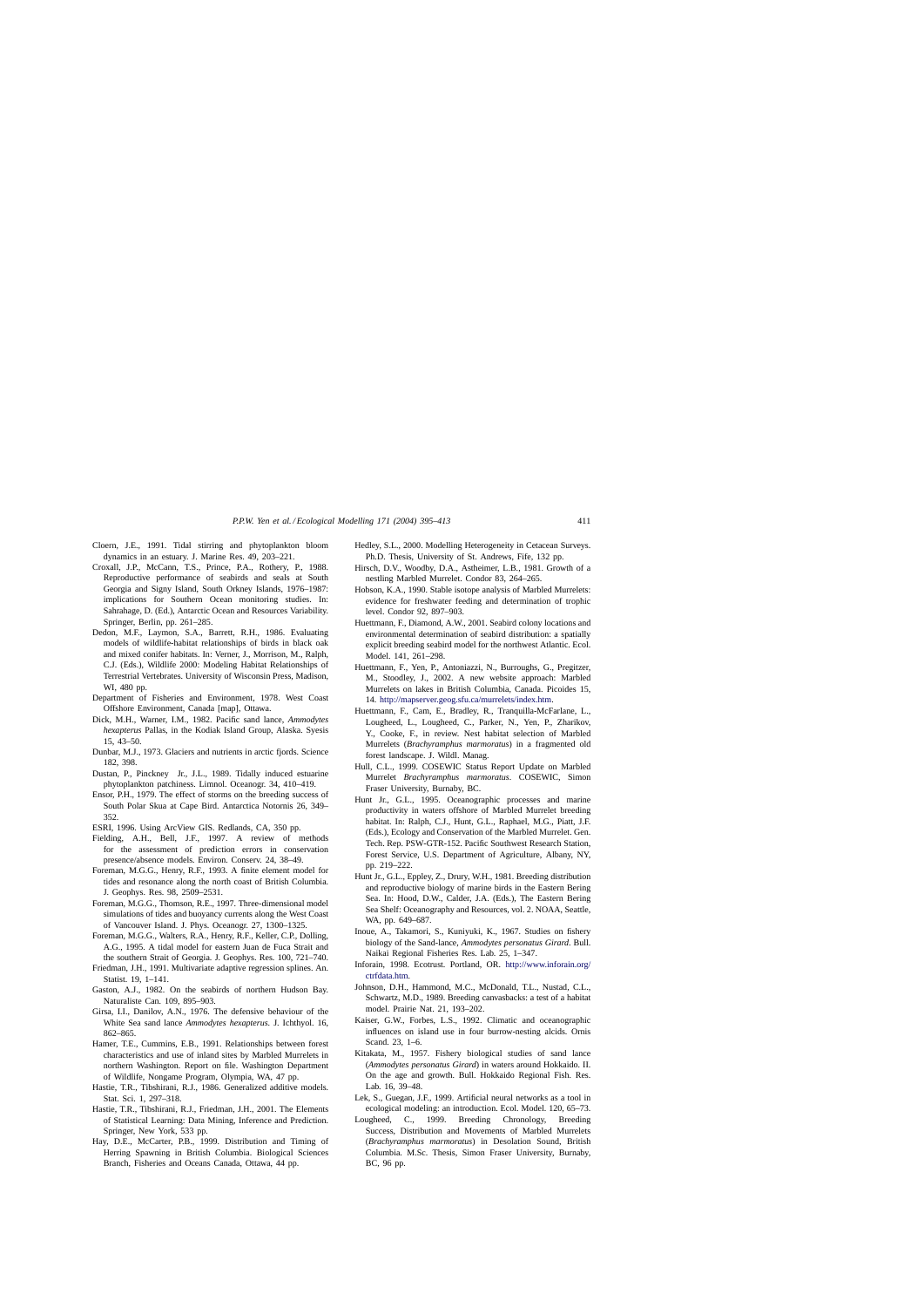- <span id="page-17-0"></span>Manel, S., Williams, H.C., Ormerod, S.J., 2001. Evaluating presence/absence models in ecology. The need to account for prevalence. J. Appl. Ecol. 38, 921–931.
- Marks, D.K., Kuletz, K.J., Naslund, N.L., 1995. Use of boatbased surveys to determine coastal inland habitat associations of Marbled Murrelets in Prince William Sound, Alaska. Northwest. Nat. 76, 63–72.
- Matthews, J.B., Quinlan, A.V., 1975. Seasonal characteristics of water masses in Muir Inlet, a fjord with tidewater glaciers. J. Fish. Res. Board Can. 32, 1693–1703.
- McGowan, J.A., Cayan, D.R., Dormn, L.M., 1998. Climate-ocean variability and ecosystem response in the Northeast Pacific. Science 281, 210–217.
- McGurk, M.D., Warburton, H.D., 1992. Fisheries Oceanography of the Southeast Bering Sea: Relationships of Growth, Dispersion, and Mortality of Sand Lance Larvae to Environmental Conditions in the Port Moller Estuary. Report 92-0019. U.S. Department Interior, Minerals Management Service, 43 pp.
- Meyer, C.B., 1999. Marbled Murrelet Use of Landscapes and Seascapes During the Breeding Season in California and Southern Oregon. Ph.D. Thesis, University of Wyoming, Laramie, 195 pp.
- Ministry of Environment Land and Parks, 1999. BC Watershed Atlas: Watershed Group—Rivers, Lakes, Wetlands and Manmade Waterbodies Layer (1:50,000 NTS). Fisheries Branch, BC.
- Montevecchi, W.A., Cairns, D.K., Birt, V.L., 1989. Migration of postmolt Atlantic Salmon, *Salmo salar*, off northeastern Newfoundland, as inferred by tag recoveries in a seabird colony. Can. J. Fish. Aquat. Sci. 45, 568–571.
- Morgan, K.H., Vermeer, K., McKelvey, R.W., 1991. Atlas of Pelagic Birds of Western Canada. Canadian Wildlife Service Occasional Paper No. 72. Canadian Wildlife Service, Ottawa, 72 pp.
- National Oceanic and Atmospheric Administration, 2000. Coastwatch: West Coast Regional Node. Pacific Grove, CA. <http://cwatchwc.ucsd.edu/cwatch.html>.
- Nelson, S.K., 1997. Marbled Murrelet (*Brachyramphus marmoratus*). In: Poole, A., Gill, F. (Eds.), The Birds of North America, vol. 276. Philadelphia, PA, pp. 1–32.
- Newton, I., 1996. Links between the abundance and distribution of birds. Ecography 20, 137–145.
- O'Connell, M., Fives, J.M., 1995. The biology of the lesser Sandeel *Ammodytes tobianus* in the Galway Bay area. Biol. Environ. 95, 87–98.
- O'Connor, R.J., 2000. Comment: expert systems, fuzzy logic, and coral reef development under environmental stress. Conserv. Biol. 14, 904–906.
- O'Connor, R., Jones, M.T., 1997. hierarchical models to index the ecological health of the nation. In: Transactions of the 62nd North American Wildlife and Natural Resources Conference, pp. 501–608.
- Özesmi, S.L., Özesmi, U., 1999. An artificial neural network approach to spatial habitat modelling with interspecific interaction. Ecol. Model. 116, 15–31.
- Pearce, J., Ferrier, S., 2000. Evaluating the predictive performance of habitat models developed using logistic regression. Ecol. Model. 133, 225–245.
- Pearson, W.H., Woodruff, D.L., Sugarman, P.C., 1984. The burrowing behavior of Sand Lance *Ammodytes hexapterus*: effects of oil contaminated sediment. Mar. Environ. Res. 11, 17–32.
- Pinto, J.M., Pearson, W.H., Anderson, J.W., 1984. Sediment preferences and oil contamination in the Pacific Sand Lance *Ammodytes hexapterus*. Mar. Biol. 83, 93–204.
- Preisler, H.K., Rappaport, N.G., Wood, D.L., 1997. Regression methods for spatially correlated data: an example using beetle attacks in a seed orchard. For. Sci. 43, 71–77.
- Ralph, C.J., Hunt Jr., G.L., Raphael, M.G., Piatt, J.F., 1995. Ecology and conservation of the Marbled Murrelet in North America: an overview. In: Ralph, C.J., Hunt, G.L., Raphael, M.G., Piatt, J.F. (Eds.), Ecology and Conservation of the Marbled Murrelet. Gen. Tech. Rep. PSW-GTR-152. Pacific Southwest Research Station, Forest Service, U.S. Department of Agriculture, Albany, NY, pp. 3–22.
- Raphael, M.G., Marcot, B.G., 1986. Validation of a wildlifehabitat relationship model: vertebrates in a Douglas-fir sere. In: Verner, J., Morrison, M., Ralph, C.J. (Eds.), Wildlife 2000: Modeling Habitat Relationships of Terrestrial Vertebrates. University of Wisconsin Press, Madison, WI, pp. 129– 138.
- Revelante, N., Gilmartin, M., 1976. The effects of Po River discharge on phytoplankton dynamics in the northern Adriatic Sea. Mar. Biol. 34, 259–271.
- Ripley, B.D., 1996. Pattern Recognition and Neural Networks. Cambridge University Press, New York, p. 403.
- Robards, M.D., Wilson, M.F., Armstrong, R.H., Piatt, J.F., 1999. Sand Lance: A Review of Biology and Predator Relation and Annotated Bibliography. Res. Pap. NW-RP-521, Portland, 327 pp.
- Rodway, M.S., Carter, H.R., Sealy, S.G., Campbell, R.W., 1992. Status of the Marbled Murrelet in British Columbia. In: Carter, H.R., Morrison, M.L. (Eds.), Status and Conservation of the Marbled Murrelet in North America. Proc. West. Found. Vertebr. Zool. 5, 17–41.
- Salford Systems, 2001. Software CART and MARS. San Diego, CA. <http://www.salford-systems.com/>.
- Scardi, M., 1996. Artificial Neural Networks as empirical models for estimating phytoplankton production. Mar. Ecol. Prog. Ser. 139, 289–299.
- Scott, J.M., Heglund, P.J., Morisson, M.L., 2002. Predicting Species Occurrences: Issues of Accuracy and Scale. Island Press, 840 pp.
- Sealy, S.G., 1974. Breeding phenology and clutch size in the Marbled Murrelet. Auk 91, 10–23.
- Sealy, S.G., 1975a. Aspects of the breeding biology of the Marbled Murrelet in British Columbia. Bird-Band. 46, 141–154.
- Sealy, S.G., 1975b. Feeding ecology of Ancient and Marbled Murrelets near Langara Island, British Columbia. Can. J. Zool. 53, 418–433.
- Shaw, J., 1989. Drumlins, subglacial meltwater floods, and ocean responses. Ecology 17, 853–856.
- Speckman, S.G., 1996. Marbled Murrelet Distribution and Abundance in Relation to the Marine Environment. M.Sc. Thesis, University of Alaska-Fairbanks, Fairbanks, AK, 89 pp.